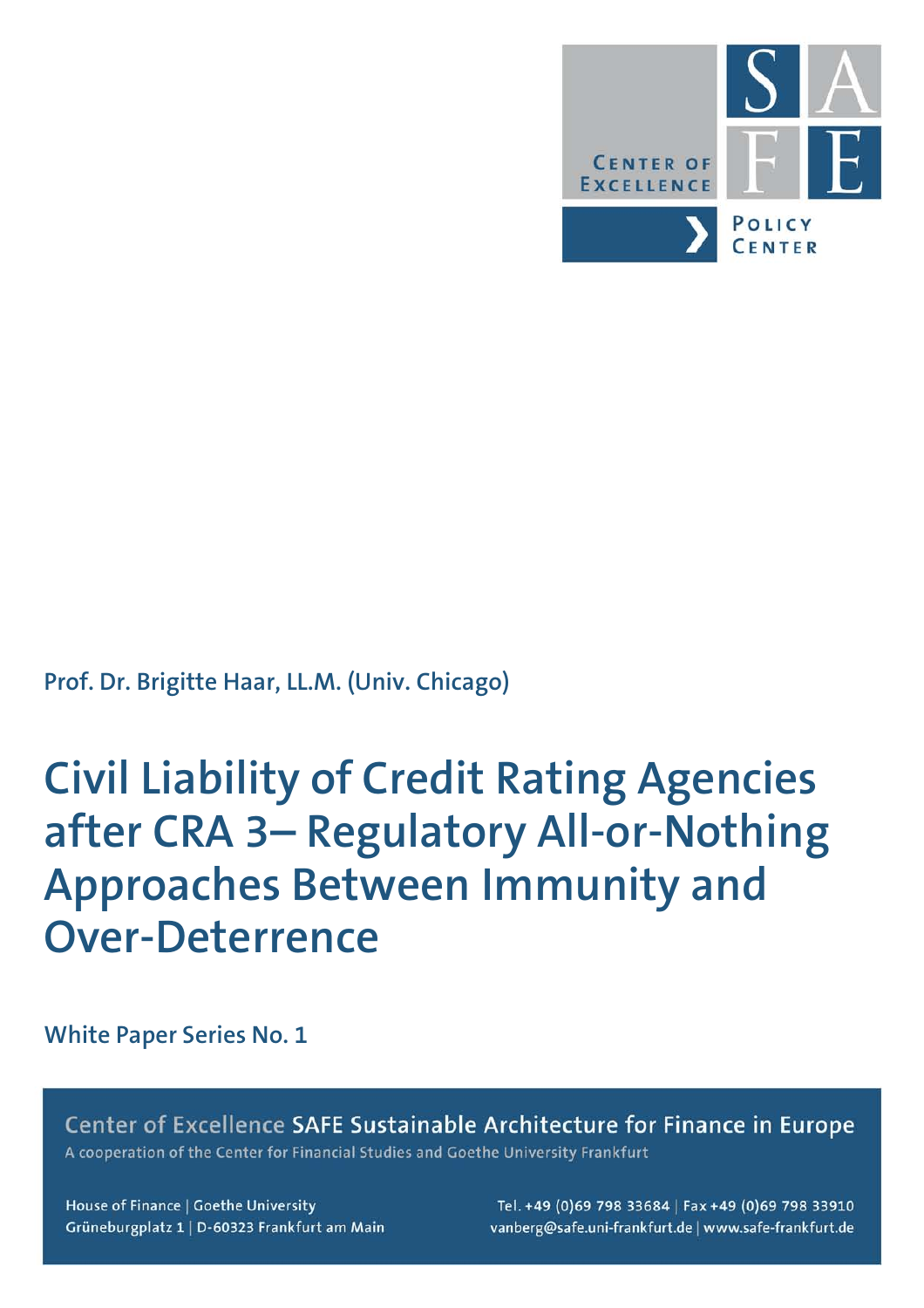This paper previously appeared, under the same title, in the

University of Oslo Faculty of Law Legal Studies Research Paper Series No. 2013-02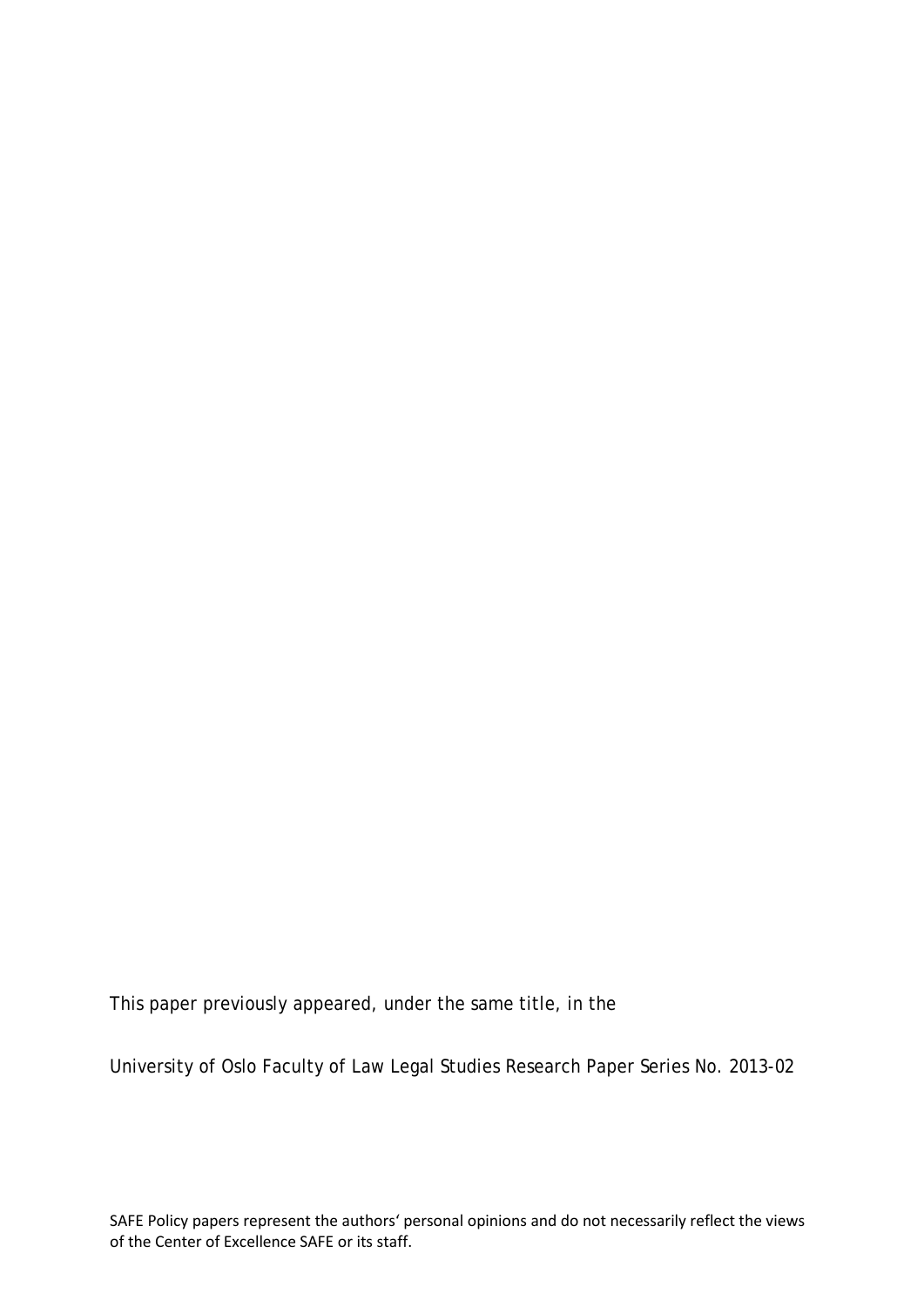# **Civil Liability of Credit Rating Agencies after CRA 3 – Regulatory Allor-Nothing Approaches between Immunity and Over-Deterrence**

Prof. Dr. Brigitte Haar, LL.M. (Univ. Chicago)[∗](#page-2-0)

| I.              |                                                                                                                               |
|-----------------|-------------------------------------------------------------------------------------------------------------------------------|
| II.             | <b>CIVIL LIABILITY OF CREDIT RATING AGENCIES IN A</b>                                                                         |
| А.              |                                                                                                                               |
| <b>B.</b><br>C. |                                                                                                                               |
| 1.              |                                                                                                                               |
| 2.              |                                                                                                                               |
| 3.              |                                                                                                                               |
|                 | a)<br>Landmark Decision against Standard & Poor's of the Federal Court of Australia 10<br>b)                                  |
|                 | <b>III. PROCEDURAL FACILITATION AS A BASIS FOR LIABILITY IN</b><br><b>ARTICLE 35A OF THE AMENDMENT OF THE EUROPEAN RATING</b> |
| А.              |                                                                                                                               |
| <b>B.</b>       | Amendments by the Council of the European Union and by the European Parliament  15                                            |
| 1.              |                                                                                                                               |
| 2.<br>C.        | The Liability Regime under the Amendment of the EU Rating Regulation as Adopted by the                                        |
|                 |                                                                                                                               |
|                 | IV. MAIN PARAMETERS OF AN EFFECTIVE LIABILITY RULE IN THE                                                                     |
|                 |                                                                                                                               |
| А.              |                                                                                                                               |
| 1.              |                                                                                                                               |
| 2.              |                                                                                                                               |
| <b>B.</b>       |                                                                                                                               |
|                 |                                                                                                                               |

<span id="page-2-0"></span><sup>∗</sup> Professor of Law at the House of Finance, Goethe-University, Frankfurt; I would like to thank Jill Fisch for helpful comments and suggestions. All remaining shortcomings are mine. This article represents the case law and literature as of 30 May 2013.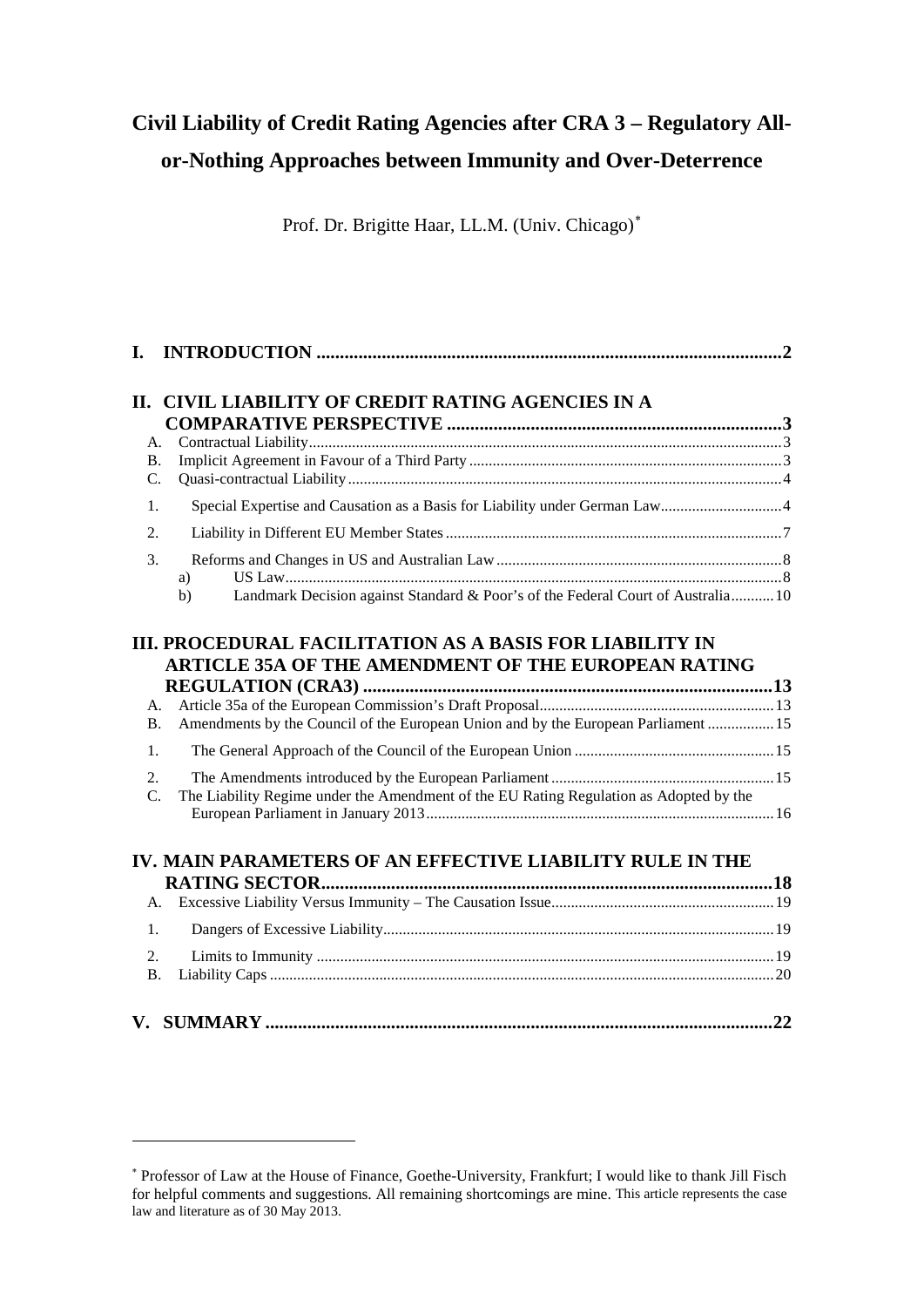## <span id="page-3-0"></span>**I. Introduction**

-

At Moody's one analyst recalls rating a \$1 billion structured deal in 90 minutes. 'People at the rating agencies used to say things like, "I can't believe that we got comfortable with that deal," says Raynes [an individual employed by Moody's in the [1](#page-3-1)990s].<sup>1</sup> Hand in hand with this situation went analysts' hope to be 'wealthy and retired by the time this house of cards falters' because the CDO market appeared as a 'monster'.<sup>[2](#page-3-2)</sup> These quotes only give a slight idea of how bad a job the rating agencies did throughout the crisis, which resulted in quite a few lawsuits afterwards.<sup>[3](#page-3-3)</sup> At the same time, Fitch Investor Services insists that 'credit ratings, as opinions on relative ranking of vulnerability to default, do not imply or convey a specific statistical probability of  $default$ <sup>, [4](#page-3-4)</sup>.

With the agencies' ratings moving to the centre of the debate in the current sovereign debt crisis and the repercussions of wrong downgrades becoming greater,<sup>[5](#page-3-5)</sup> the liability issue is subject to an unprecedentedly intense regulatory debate in the rating industry. Only recently the European Commission has put forward a proposal for a regulation (CRA3), which was adopted by the European Parliament on January 16, 2013, to amend and strengthen the 2009 version of the EU Rating Regulation, among other things imposing civil liability on the agencies. Article 35a of the amendment of the EU Rating Regulation introducing civil liability of credit rating agencies has been one of the most controversial provisions of the amendment. In order to arrive at an independent evaluation of this liability rule, one first has to take a look at the existing rules on civil

<span id="page-3-2"></span><span id="page-3-1"></span><sup>&</sup>lt;sup>1</sup> S. Jones, *How Moody's faltered*, Financial Times (London) 16 (Oct. 17, 2008).<br><sup>2</sup> Securities Exchange Commission, *Summary Report of Issues Identified in the Commission Staff's [Examinations of Select Credit Rating](http://www.sec.gov/news/studies/2008/craexamination070808.pdf)* (July 2008), 12,<br>http://www.sec.gov/news/studies/2008/craexamination070808.pdf (accessed 30 May 2013).

<span id="page-3-3"></span>

 $h^3$  Abu Dhabi Commercial Bank v. Morgan Stanley & Co., Inc., 651 F. Supp. 2d 155 (S.D.N.Y. 2009); for a preliminary decision of the Frankfurt Court of Appeals in Germany cf.*Wochenüberblick*,

Betriebsberater (BB) 1482 (2010); for the overruling of the Frankfurt Higher Regional Court see Wertpapier-Mitteilungen (WM) 2360 (2011); for the following decision of the German Federal Court of Justice cf. Verbraucher und Recht (VuR) 94 (2013) ; *Bathurst Regional Council v. Local Government Financial Services Pty Ltd (No. 5),* [2012] FCA 1200,

http://www.imf.com.au/pdf/Judgment%20of%20Jagot%20J%20dated%205%20November%202012%20r e\_%20Local%20Government%20Financial%20Services%20Pty%20Ltd%20%28No%205%29.pdf (accessed 30 May 2013). <sup>4</sup> Fitch Investor Services*, Understanding Credit Ratings - Limitations and Usage*,

<span id="page-3-4"></span>http://www.fitchratings.com/jsp/general/RatingsDefinitions.faces?context=5&detail=509&context\_ln=5& detail\_ln=500 (accessed 30 May 2013).<br><sup>5</sup> For the example of the wrong downgrade of France cf. BBC News, *S & P accidentally announces* 

<span id="page-3-5"></span>*downgrade of French debt*, BBC News of Nov. 10, 2011, http://www.bbc.co.uk/news/business-15686580 (accessed 30 May 2013).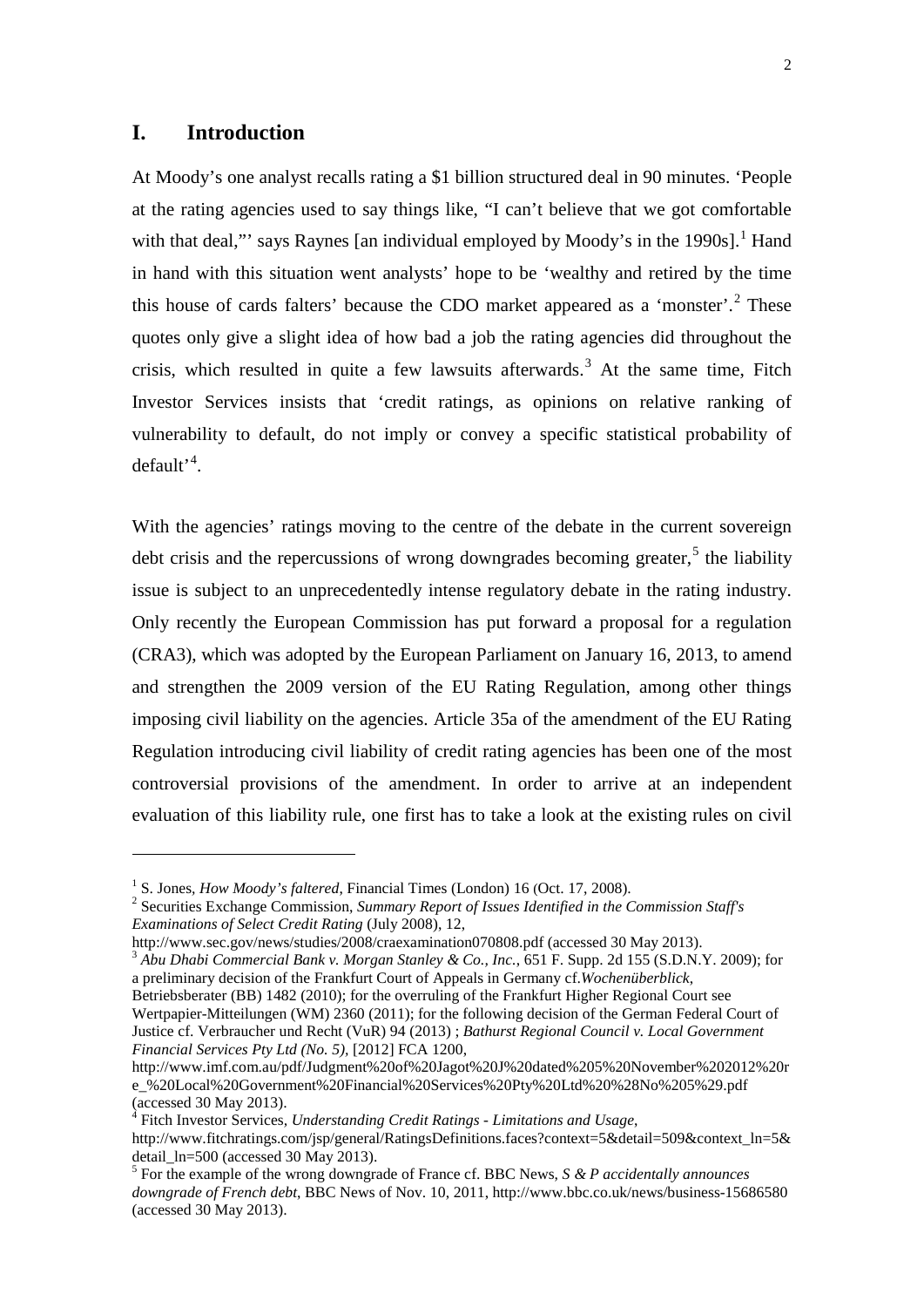liability of rating agencies under different legal systems (II.), before examining the provision under Article 35a of the Draft Proposal and the following political decisionmaking process that led to the liability rule as it now stands more closely (III.) and arriving at conclusions how to analyze the liability matter in a more differentiated way (IV.).

# <span id="page-4-0"></span>**II. Civil Liability of Credit Rating Agencies in a Comparative Perspective**

## <span id="page-4-1"></span>*A. Contractual Liability*

In the European Member States there is no specific legislation governing contracts between issuers and credit rating agencies, so that the general rules of contract law will apply in full. As a result, one has to overcome some major obstacles in order to hold rating agencies liable for breach of contract. First of all, for the most relevant scenario of an investor claiming damages he suffered from a flawed rating there is no immediate contractual relation between him and the potential addressee of such a contractual claim, i.e. the rating agency rating the issue in question. As far as any contractual claim of the issuer against the credit rating agency is concerned, the underlying contracts always include an exclusion of liability in favour of the agency. Only under the French *Loi de regulation bancaire et financière* ('Law regulating banking and finance' or 'RBF Act' $)$ <sup>[6](#page-4-3)</sup>, enacted on October 23, 2010, these contractual clauses will be deemed null and void.[7](#page-4-4) In light of these hurdles, one has to draw on specific doctrinal exceptions in order to lay a basis for a contractual claim.

### <span id="page-4-2"></span>*B. Implicit Agreement in Favour of a Third Party*

Under German law the debate on contractual liability of rating agencies centres on the potential existence of an implicit agreement between the issuer and the rating agency so as to protect the investors as third parties. The prevailing doctrine states certain requirements that have to be met in order to be able to rely on such a contractually based claim, so that the potential range of those potentially liable in contract does not grow to an unreasonable extent. That is why the claimant of such a contractual claim

<span id="page-4-3"></span> $6$  Loi n° 2010-1249 du 22 octobre 2010 de régulation bancaire et financière.

http://www.legifrance.gouv.fr/affichTexte.do;jsessionid=D180F17E5A1D3FA8F1211F195C5004F6.tpdj o09v\_2?cidTexte=JORFTEXT000022940663&categorieLien=id#JORFSCTA000022940671 (accessed 30 May 2013).<br><sup>7</sup> Art. L. 544-6. - Les clauses qui visent à exclure la responsabilité des agences de notation de crédit

<span id="page-4-4"></span>mentionnées à l'article L. 544-4 sont interdites et réputées non écrites.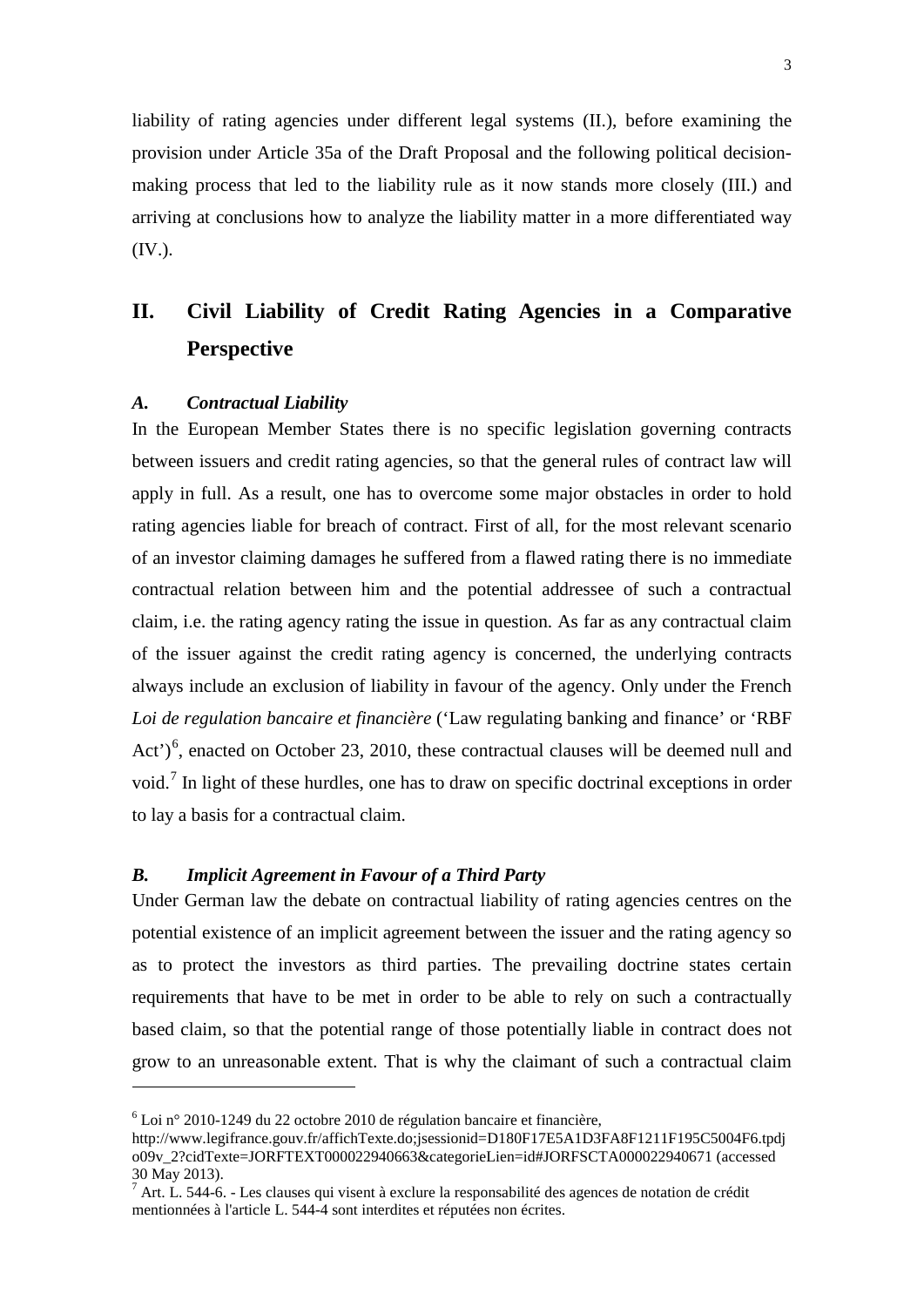has to find him-/herself in a creditor like position. In the case of the rating agencies the rating aims at the capital market and the investor, who is supposed to take it into account for his investment decision. At the same time, however, the interests of the investor and the issuer are not aligned. Whereas the issuer is interested in the highest possible rating, the investor would prefer a lower rating in the interest of a cheaper entry-level price. Therefore, the contractual conceptualization of the underlying relationships may seem a little far-fetched from a doctrinal point of view.

Hand in hand with this interest analysis goes a second requirement for a claim based on an implicit agreement in favour of the investor that seems problematic, that is the investor's specific vulnerability. Such a vulnerability is absent in the presence of another potentially liable party. In the case of investor losses it is generally the issuer who is insolvent and unable to satisfy his/her investors' claims. If now the investor can have recourse to the rating agency, there is no denying the fact that there is a danger that the insolvency risk is shifted to the rating agency. $8$ 

### <span id="page-5-0"></span>*C. Quasi-contractual Liability*

-

<span id="page-5-1"></span>1. Special Expertise and Causation as a Basis for Liability under German Law Without a contractually based relationship between the rating agency and the investor, the role of the rating agency as an expert in the capital market enters into play as a circumstance possibly constituting the basis for quasi-contractual liability. Under German law § 311 para. 3 sent. 2 of the German Civil Code explicitly states someone's liability, if he or she inspires confidence, thus favourably influencing contract negotiations or the conclusion of a contract. In its narrow sense, the legal definition of the pre-contractual liability under § 311 para. 3 sent. 2 of the German Civil Code suggests some immediate contact between the party held liable and the claimant. According to the German case law on the legal liability for statements in the prospectus such a specific basis for investors' typical reliance on the misstatements is even required for liability in this more common scenario.<sup>[9](#page-5-3)</sup>

<span id="page-5-2"></span><sup>8</sup> For the danger of such a risk shifting see R. Lemke*, Haftungsrechtliche Fragen des Ratingwesens – ein* 

<span id="page-5-3"></span><sup>&</sup>lt;sup>9</sup> 77 BGHZ 172, 176-177 (BGH 22.5.1980); 111 BGHZ 314, 319-320 (BGH 31.5.1990); BGH, Neue Juristische Wochenschrift-Rechtsprechungs-Report (NJW-RR), 879, 883 (1992).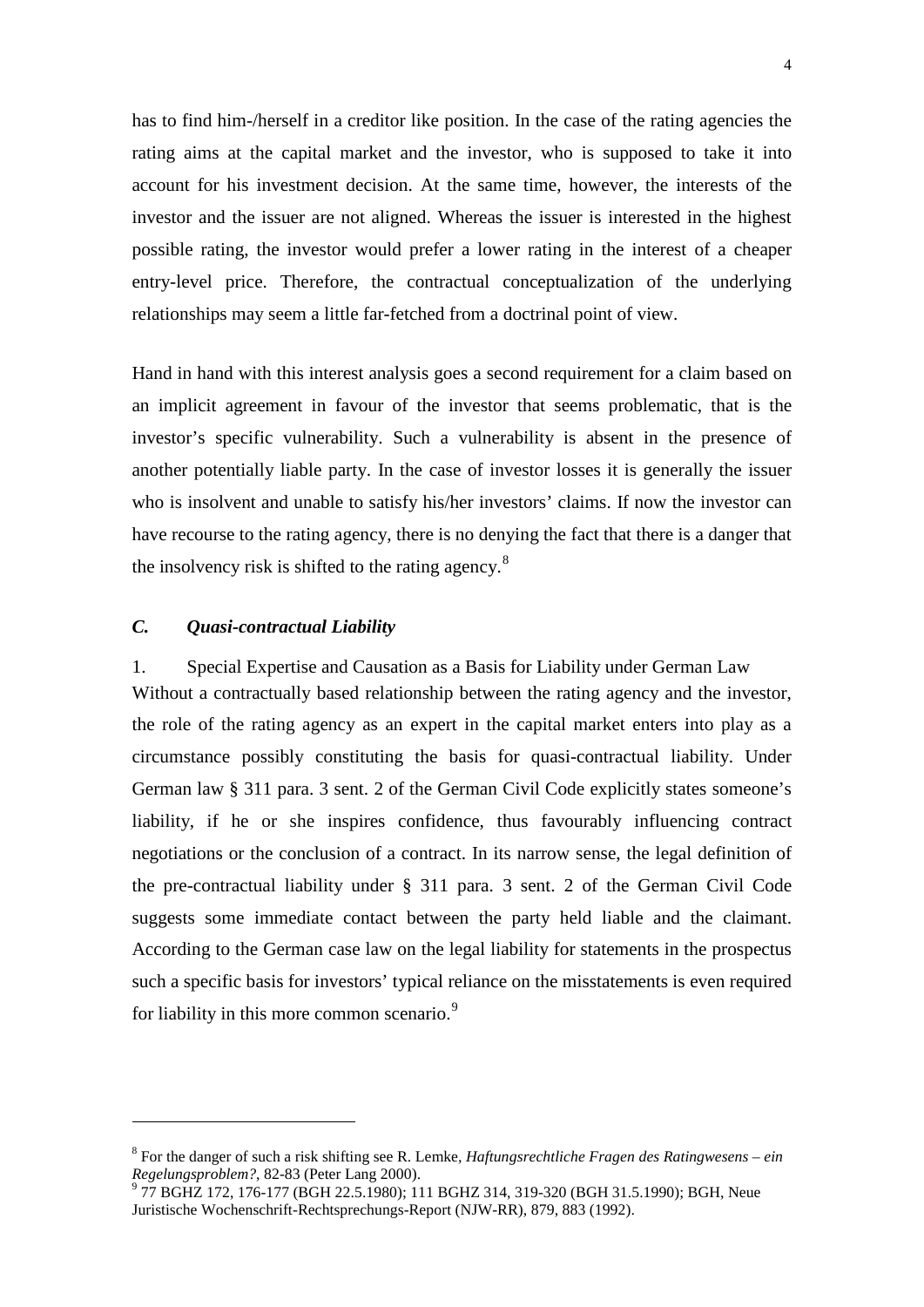That is why one would have to state the factual requirements for the liability of credit rating agencies more loosely and primarily base it on the intermediary function of rating agencies as gatekeepers of the capital market.<sup>[10](#page-6-0)</sup> In fact, the success of the agencies' business model depends on network effects that make personal contacts unnecessary and are key to their fundamental self-interest. Another possible basis for a claim against rating agencies under German law not requiring any contractual ties between the parties would, of course, be tort liability under § 826 of the German Civil Code. This provision reaches beyond any particular category of gatekeepers and served as a basis for auditor and lawyer liability for example in the past.<sup>[11](#page-6-1)</sup> On the other hand, tort liability under § 826 of the Civil Code requires the showing of a violation of public policy, scienter, and reliance, so that it will only lead to success in cases of clear mistakes, if the information is not verified by the defendant despite concerns on his part that he has ignored in an unscrupulous manner, in order to pursue his financial interests and without any regard for the investor's interests.<sup>[12](#page-6-2)</sup>

In addition to the basis of trust outlined above, issues of causation remain to be resolved under German law in order to establish a valid claim against a rating agency. These issues are very similar to the discussion about causation between a misleading statement and an investment decision in different liability cases based on a prospectus or ad hoc disclosure rules. In prospectus liability cases based on general civil law the courts start from the presumption that the securities would not have been acquired because the investor would have acted according to the given information, if no misleading statement had been made at the time of the acquisition ('aufklärungsrichtiges Verhalten').

-

*Gatekeepers; The Role of the Professions in Corporate Governance*, 2 (Oxford University Press 2006); A. Peters, *Die Haftung und die Regulierung von Rating-Agenture*n, 119-120 (Nomos 2001); for a different view cf. F. Partnoy*, How and Why Credit Rating Agencies Are Not Like Other Gatekeeper,* 59, 60-61 (Y. Fuchita, R. Litan, Financial Gatekeepers: Can They Protect Investors?, Brookings Institution Press 2006).

<span id="page-6-0"></span><sup>10</sup> For such a more loose basis of a pre-contractual liability based on reliance cf. W. Canaris*, [Die](http://esx-173.gbv.de/mpi_rdg/Record/1553385128)  [Reichweite der Expertenhaftung gegenüber Dritten,](http://esx-173.gbv.de/mpi_rdg/Record/1553385128)* 163 Zeitschrift für das gesamte Handelsrecht (ZHR) 206, 220-221, 229 (1999); P. Krebs, *Sonderverbindung und außerdeliktische Schutzpflichten*, 557 (Beck 2000); D. Looschelders, *Schuldrecht Allgemeiner Teil*, note 218 (8th ed., Franz Vahlen 2010); M. Plötner, *Die Rechtsfigur des Vertrags mit Schutzwirkung für Dritte und die sogenannte Expertenhaftung*, 286-287 (Duncker & Humblot 2003); for the qualification of rating agencies as gatekeepers cf*.* J. Coffee,

<span id="page-6-1"></span><sup>&</sup>lt;sup>11</sup> For auditor liability see BGH, Neue Juristische Wochenschrift (NJW) 1595 (1956); for lawyer liability see BGH, Neue Juristische Wochenschrift (NJW) 678, 680 (1972).

<span id="page-6-2"></span> $12$  BGH, Neue Juristische Wochenschrift (NJW) 3282, 3283 (1991); for further references see H. Hirte, *Berufshaftung*, 64-65 (C.H.Beck 1996).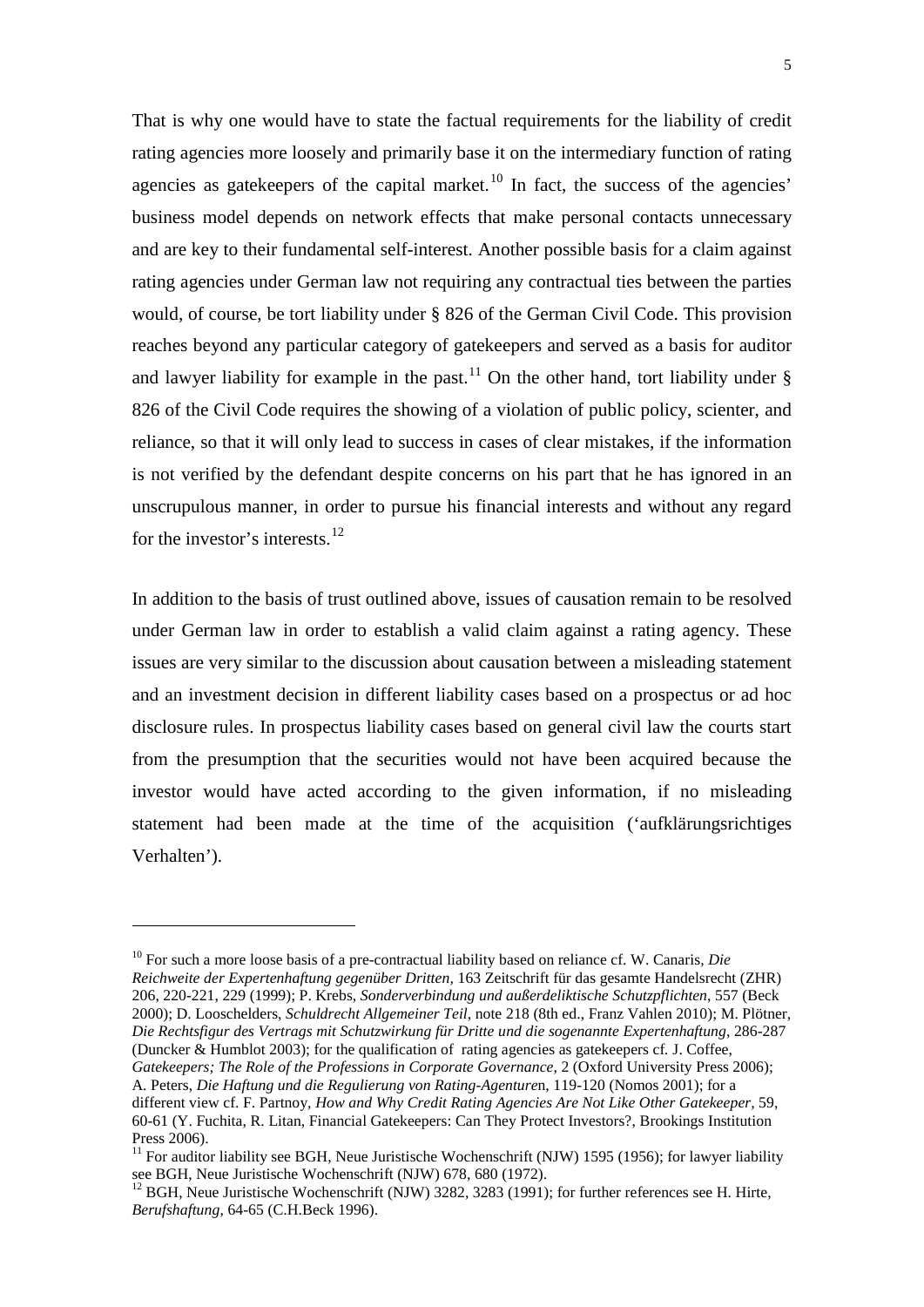On the other hand, causation required under ad hoc disclosure rules has differed considerably from this far-reaching presumption. In these cases claims for violation of the obligation to disclose current reports (ad-hoc-publicity), the delay in the disclosure of insider information (§ 37b Wertpapierhandelsgesetz), and the publication of misleading insider information (§ 37c Wertpapierhandelsgesetz) are at stake. In these instances the German Federal Court of Justice used to require proof of actual reliance, refusing to adopt any reasoning along the lines of the American fraud-on-the-markettheory.[13](#page-7-0) Recently, on the occasion of the *IKB* case in December 2011 the Court changed its case law presuming relevance of information for securities prices in highly volatile markets, thus adopting the fraud-on-the-market-theory for the area of ad hoc disclosures regulated by the Securities Trading Act (Wertpapierhandelsgesetz).<sup>[14](#page-7-1)</sup> Dutch law seems to be based on similar considerations because in the *World Online* decision the Dutch Supreme Court requires proof of a causal connection between the misstatement in a prospectus and the investment decision, but at the same time brings to bear a presumption of reliance. [15](#page-7-2) Under German law, in this narrow sense the requirements for quasi-contractual liability are not met in the rating scenario under discussion. At the same time, there are loopholes that could serve as points of departure to introduce some kind of gatekeeper liability of rating agencies in analogy to liability for misstatements in a prospectus based on general German civil law.<sup>[16](#page-7-3)</sup>

<span id="page-7-0"></span><sup>&</sup>lt;sup>13</sup> *ComROAD I* and *II*, BGH, Neue Zeitschrift für Gesellschaftsrecht (NZG) 345 and 346 (2007); *ComROAD III*, BGH, Neue Zeitschrift für Gesellschaftsrecht(NZG) 269 (2007); *ComROAD IV*, BGH, Wertpapier-Mitteilungen (WM) 1557 (2007); *ComROAD V*, BGH, Neue Zeitschrift für Gesellschaftsrecht *(NZG)* 708; *ComROAD VI (2007),* BGH, Neue Zeitschrift für Gesellschaftsrecht *(NZG)* 382, 383 (2008); *ComROAD VII,* BGH, Neue Zeitschrift für Gesellschaftsrecht (NZG) 385 (2008); *ComROAD VIII,* BGH, Neue Zeitschrift für Gesellschaftsrecht (NZG) 386 (2008); see also J. Hennrichs*,* in: Festschr. Hadding, 875, 891; T. Möllers, *Kausalität für den Differenzschaden und uferlose Haftungsausdehnung- Comroad I – VIII*, Neue Zeitschrift für Gesellschaftsrecht, 413 (2008); with reference to the liability issue in the rating sector e.g. K.-P. Berger and M. Stemper, *Haftung von Ratingagenturen gegenüber Anlegern,* Wertpapier-Mitteilungen (WM), 2289, 2294 (2010); not quite precisely however G. Wildmoser, J. Schiffer and B. Langoth*, Haftung von Ratingagenturen gegenüber Anlegern,* Recht der Internationalen

<span id="page-7-1"></span><sup>&</sup>lt;sup>14</sup> *IKB*, BGH, Zeitschrift für Wirtschaftsrecht (ZIP) 318 (2012); for the foundations of the fraud on the market theory in US law see *Basic, Inc. v. Levinson,* 485 U.S. 224 (1988); with regard to the situation under German law after the *IKB-*decision Bachmann, *Anmerkung,* JuristenZeitung (JZ) 571 (2012); Klöhn, *Die Haftung wegen fehlerhafter Ad-hoc-Publizität gem. §§ 37b, 37c WpHG nach dem IKB-Urteil des BGH,* Die Aktiengesellschaft (AG) 345, 356 (2012); Wagner, *Die Haftung von Ratingagenturen gegenüber dem Anlegerpublikum,* Festschrift Blaurock, 467, 495 (Mohr Siebeck 2013). <sup>15</sup> *VEB e.a. / World Online e.a.,* Hoge Raad, Nov. 27, 2009, JOR 2010/43; for a further analysis of these

<span id="page-7-2"></span>particular aspects of this decision cf. B. de Jong, *Liability for Misrepresentation – European Lessons on* Causation from the Netherlands, 8 European Company and Financial Law Review (ECFLR) 352, 364-

<span id="page-7-3"></span><sup>366</sup> (2011). <sup>16</sup> B. Haar, *Haftung für fehlerhafte Ratings – Ein neuer Baustein für ein verbessertes Regulierungsdesign für Ratingagenturen?* Neue Zeitschrift für Gesellschaftsrecht (NZG), 1281, 1284-1285 (2010).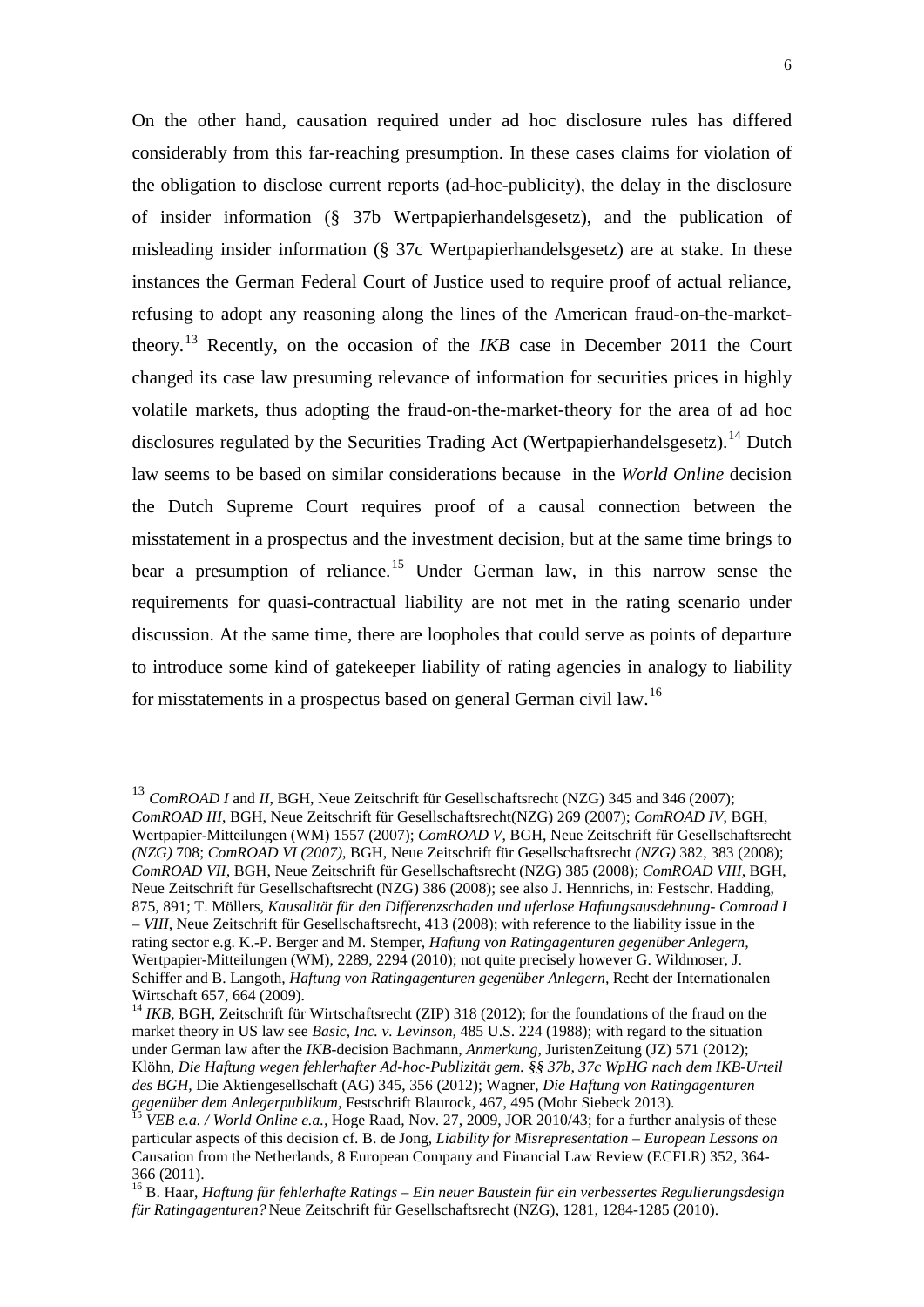#### <span id="page-8-0"></span>2. Liability in Different EU Member States

-

Credit rating agencies' liability for flawed ratings has been on the agenda in quite a few other EU Member States and the debate has intensified lately against the background of the proposal of a civil liability rule based on the amendment of the EU Rating Regulation. The French legislator, for instance, has already adopted a liability framework somewhat similar to the one envisioned by the Draft Proposal. Under Article L. 544-5 of the Monetary and Financial Code credit agencies can be held liable for damages either in tort or in quasi-tort by clients and third parties, if they are at fault or neglect to implement the provisions of the EU Rating Regulation.<sup>[17](#page-8-1)</sup> The French case law on civil liability for misstatements in prospectuses, however, is based on the comprehensive tort law liability clause in Art. 1382 of the Code Civil and Art. 225-252 of the Code de Commerce.<sup>[18](#page-8-2)</sup> In the United Kingdom issuer liability for misstatements made to the market other than through prospectuses has been codified in the newly inserted section 90A and Schedule 10A of the Financial Services and Markets Act in  $2010$ .<sup>[19](#page-8-3)</sup> At the same time, with regard to the liability of rating agencies, authors refer to the common law 'promissory estoppel' doctrine<sup>[20](#page-8-4)</sup> or to tort law<sup>[21](#page-8-5)</sup> as possible bases for liability claims against rating agencies in order to avoid privity of contract limitations.<sup>[22](#page-8-6)</sup>

<span id="page-8-1"></span> $17$  Art. L. 544-5. - Les agences de notation de crédit mentionnées à l'article L. 544-4 engagent leur responsabilité délictuelle et quasi délictuelle, tant à l'égard de leurs clients que des tiers, des conséquences dommageables des fautes et manquements par elles commis dans la mise en œuvre des obligations définies dans le règlement (CE) n° 1060/2009 du Parlement européen et du Conseil, du 16 septembre 2009, précité.

<span id="page-8-2"></span><sup>18</sup> Recent important cases include *Regina Rubens et Séverine Chapelier,* Paris, Cour d'appel, 14.09.2007), *Sidel,* Paris, Cour d'appel, 17.10.2007; *Vivendi,* Paris, Tribunal correctionnel 21.1.2011 (cf. Garrigues/Dezeuze/Ronchtchevsky, [2008] *Revue Trimestrielle de Droit Financier* 137; Hopt, *Die* 

<span id="page-8-4"></span><span id="page-8-3"></span><sup>&</sup>lt;sup>19</sup> Statutory Instruments 2010, 1192. Financial Services and Markets Act 2000, Regulations 2010.<br><sup>20</sup> For the necessary requirements cf. Section 90 of the Second Restatement of Contracts which states: 'A promise which the promisor should reasonably expect to induce action or forbearance on the part of the promisee or a third person and which does induce such action or forbearance is binding if injustice can be avoided only by the enforcement of the promise.' (Restatement [Second] of Contracts § 90 [1981]); see e.g. K. Nelson, *Rough Waters for the Ratings Companies: Should the Securities Ratings Companies Be Held Liable for Investor Reliance in the Wake of the Real Estate Meltdown of 2007/2008?* 63 U. Miami L. Rev. 1191-1196 (2009); A. Miglionico, *Enhancing the Regulation of Credit Rating Agencies, in Search for a Method*, 72-74*,* University of London, The Center for Financial and Management Studies, Research Paper 089\_DP105 (July 2012), http://www.cefims.ac.uk/documents/research-99.pdf (accessed

<span id="page-8-5"></span><sup>&</sup>lt;sup>21</sup> O. v. Schweinitz, Rating Agencies: Their Business, Regulation, and Liability under U.S., U.K., and *German Law* (Unlimited Publishing 2007).<br><sup>22</sup> A. Miglionico, *Enhancing the Regulation of Credit Rating Agencies, in Search for a Method, 72-74,* 

<span id="page-8-6"></span>University of London, The Center for Financial and Management Studies, Research Paper 089\_DP105 (July 2012), http://www.cefims.ac.uk/documents/research-99.pdf (accessed 30 May 2013).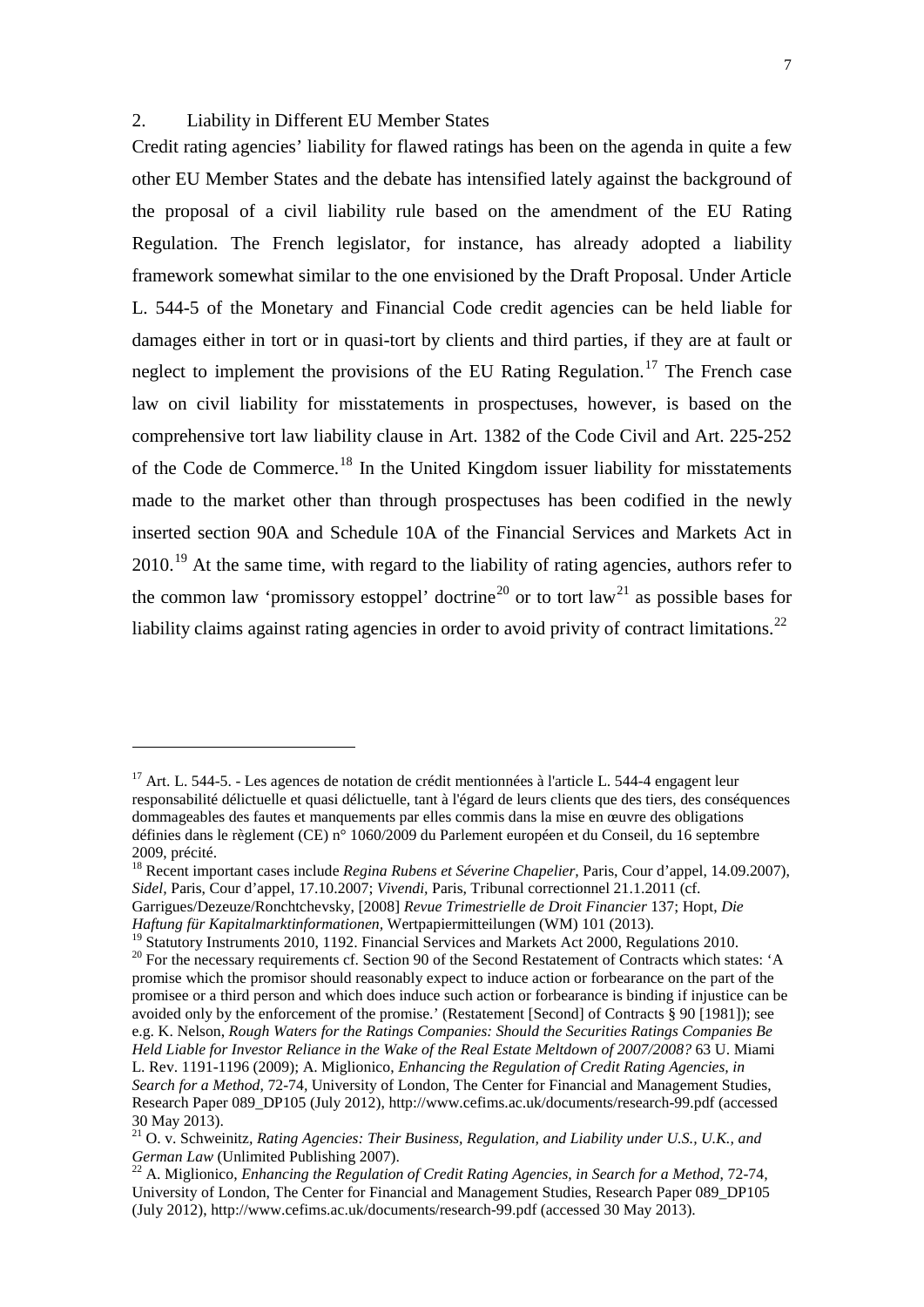#### <span id="page-9-0"></span>3. Reforms and Changes in US and Australian Law

#### <span id="page-9-1"></span>**a) US Law**

Prior to the enactment of the Dodd-Frank  $Act^{23}$ , US case law centred on an argument different from privity of contract in order to deny rating agencies' liability, that is the First Amendment defence.<sup>[24](#page-9-3)</sup> In order to avoid liability, rating agencies generally argued to be members of the press.<sup>[25](#page-9-4)</sup> Therefore ratings had to be looked at as opinions to be protected under a heightened malice standard.<sup>[26](#page-9-5)</sup> Despite this general protection, recently after the financial crisis there were unsuccessful attempts to raise this defence, when the agency was found to have been an active participant in structuring the proposed transaction<sup>[27](#page-9-6)</sup> or to have been subject to conflicts of interest resulting from this role or from the fee structure underlying this issue and amounting to a contingent fee and the resulting improper motivation.<sup>[28](#page-9-7)</sup> In the latter case the rating was only paid if the rating was actually used in the offering.

In light of these obstacles to plaintiffs bringing suits against credit rating agencies, in the aftermath of the financial crisis the US legislator introduced a private cause of action in the Dodd-Frank Act under which investors can sue credit rating agencies for knowingly or recklessly failing to conduct a reasonable investigation of facts or for failing to obtain an analysis from an independent source.<sup>[29](#page-9-8)</sup> More importantly, Dodd-Frank included a repeal of Rule 436(g) of the Securities Act of 1933, thus subjecting rating agencies to 'expert liability' for misleading statements in registration statements under Section 11 of the 1933 Securities Act. Under such an expert liability according to

<span id="page-9-6"></span><sup>27</sup> Cal. Pub. Employees' Retirement Sys. v. Moody's Corp., No. CGC-09-490241 (Cal. App. Dept' Super. Ct. July 9, 2009) § 47, 38, http://online.wsj.com/public/resources/documents/calpers.pdf (accessed 30 May 2013); for a detailed analysis cf. N. Ellis, L. Fairchild and F. D'Souza, *Conflicts of interest in the Credit Rating Industry after Dodd-Frank: Continued Business as Usual?,* 17 Stan. J.L. Bus. & Fin. 175, 203-210 (2012); D. Grais and K. Katsiris, *Not "The World's Shortest Editorial": Why the First Amendment Does not Shield the Rating Agencies from Liability for Over-Rating CDOs,* Bloomberg L. Rep., (12 Nov. 2007), 40, 41.

<span id="page-9-3"></span><span id="page-9-2"></span><sup>&</sup>lt;sup>23</sup> Dodd-Frank Wall Street Reform and Consumer Protection Act, Pub. L. 111-203 (2010).<br><sup>24</sup> For the prevailing case law on the protection of rating agencies under the First Amendment see C. Kettering, *Securitization and its Discontents: The Dynamics of Financial Product Development,* 29 Cardozo L. Rev. 1553, 1689-1690 (2008); C. Hill, *Regulating the Rating Agencies,* 82 Wash. U. L. Qu. 43, 56-57 (2004); T. Nagy*, Credit rating agencies and the First Amendment: applying constitutional* 

<span id="page-9-4"></span><sup>&</sup>lt;sup>25</sup> See e.g. T. Pate, *Triple-A ratings stench: may the credit rating agencies be held accountable?* 14 Barry L. Rev. 25, 45 (2010).

<span id="page-9-5"></span><sup>&</sup>lt;sup>26</sup> *New York Times Co. v. Sullivan, 376 U.S., 254 (1964); in the rating sector see <i>Dun & Bradstreet, Inc. v. Greenmoss Builders, Inc., 472 U.S. 749, 753 (citing Sullivan, 376 U.S. 254)* 

<span id="page-9-7"></span><sup>28</sup> *Abu Dhabi Commercial Bank v. Morgan Stanley & Co.*, 651 F. Supp. 2d 155, 166-167, 179-180 (S.D.N.Y. 2009).

<span id="page-9-8"></span> $^{29}$  Dodd-Frank § 933.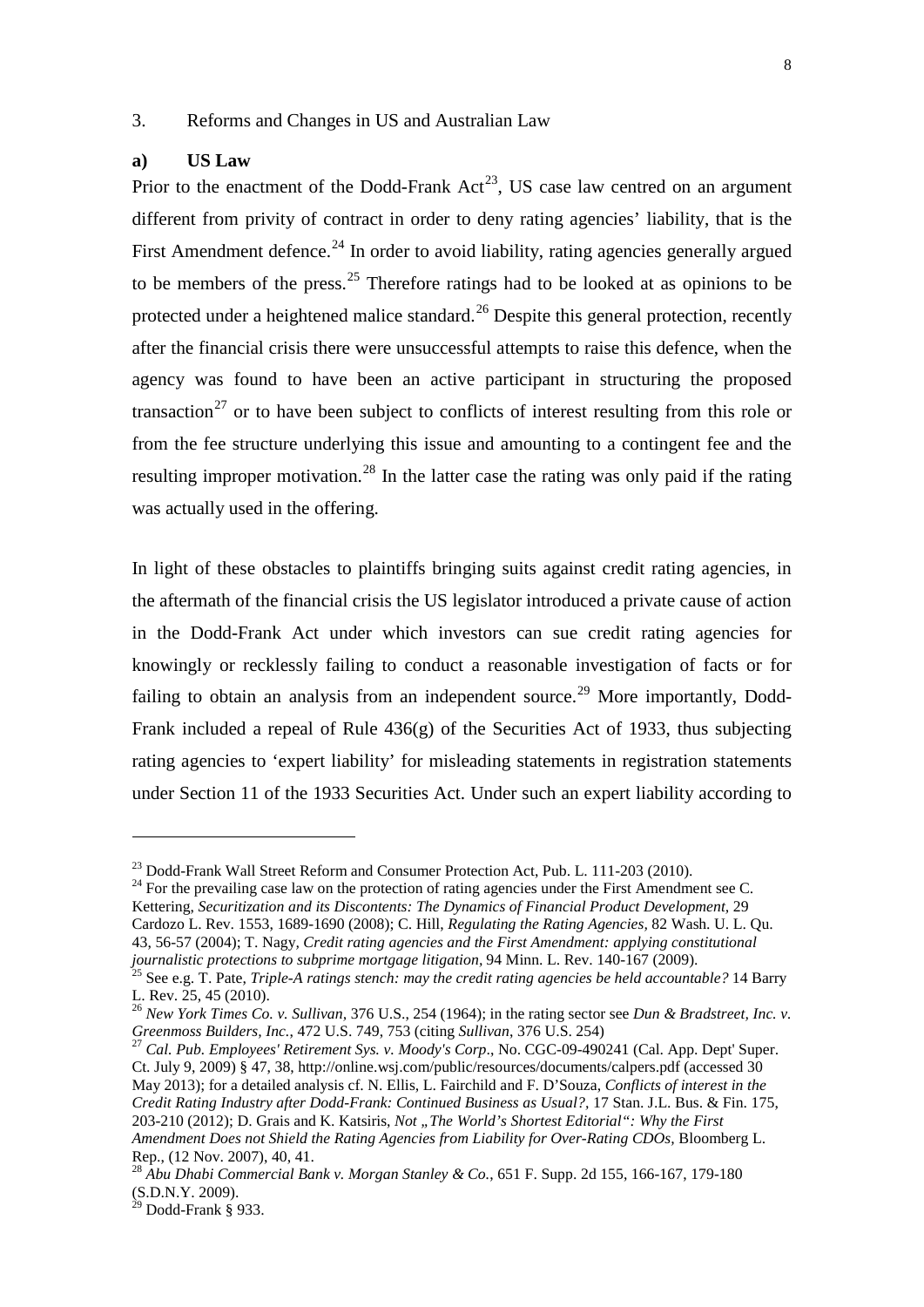Section 11 an expert is held liable except in cases where he shows that he met the due diligence requirement, i.e. that he had, 'after reasonable investigation, reasonable ground to believe and did believe' that there were no misstatements or omissions of material facts in the portions of the registration statement he prepared.<sup>[30](#page-10-0)</sup>

The implementation of this newly created liability turned out to be difficult and the repeal does not have the previously hoped for effect as regulatory behaviour control. The major rating agencies refused to have their ratings included in registration statements, so that issuers were unable to include them in their registration statements as prescribed by Regulation AB.<sup>[31](#page-10-1)</sup> A virtual standstill in the market for asset-backed securities resulted.<sup>[32](#page-10-2)</sup> As a consequence, the SEC found itself forced to release a noaction letter to avoid enforcement actions so long as the amendment could not be effectively implemented on July 22, 2010, which was to be applied until January 24, 2011. But even after that date, there has not been any evidence of activities of the SEC to bring enforcement practices in line with the newly introduced expert liability of rating agencies as provided for after the repeal of Rule 436(g) of the Securities Act, despite some officials', such as Massachusetts Attorney General Martha Coakley's pushing towards enforcement.<sup>[33](#page-10-3)</sup> As a consequence of the no-action letter, on the one hand, it is true that the probability of SEC action has decreased, without however altering the technical requirements of Regulation AB. Therefore issuers who do not include ratings in their registration statement in reliance on the SEC's no-action letter may be subject to investor claims of noncompliance with Regulation AB. As a result, the repeal of Rule  $436(g)$  has created a dilemma in the sense that it results in either party's liability, depending on whether the ratings are included or not, without actually clarifying the crucial issues of the liability problem. In the long run, it may even go so far as to make issuers rely on private placements, to which Rule 144A of the Securities

1

<span id="page-10-2"></span><span id="page-10-1"></span>

<span id="page-10-0"></span><sup>&</sup>lt;sup>30</sup> Dodd-Frank/Securities Act 15 U.S.C. § 77k (b)(3)(B)(i).<br><sup>31</sup> SEC Regulation AB §§ 1103 and 1120, 17 C.F.R. § 229.1100.<br><sup>32</sup> B. Brownlow, *Rating Agency Reform: Preserving the Registered Market for Asset-Backed Securi* 

<span id="page-10-3"></span><sup>&</sup>lt;sup>33</sup> Letter from Martha Coakley, Attorney General of Massachusetts, to Mary Shapiro, Chairman of Securities and Exchange Commission (March 1<sup>st</sup>, 2011)[, http://www.mass.gov/ago/docs/press/2011/2011-](http://www.mass.gov/ago/docs/press/2011/2011-03-07-sec-letter-attachment1.pdf) [03-07-sec-letter-attachment1.pdf](http://www.mass.gov/ago/docs/press/2011/2011-03-07-sec-letter-attachment1.pdf) (accessed 30 May 2013).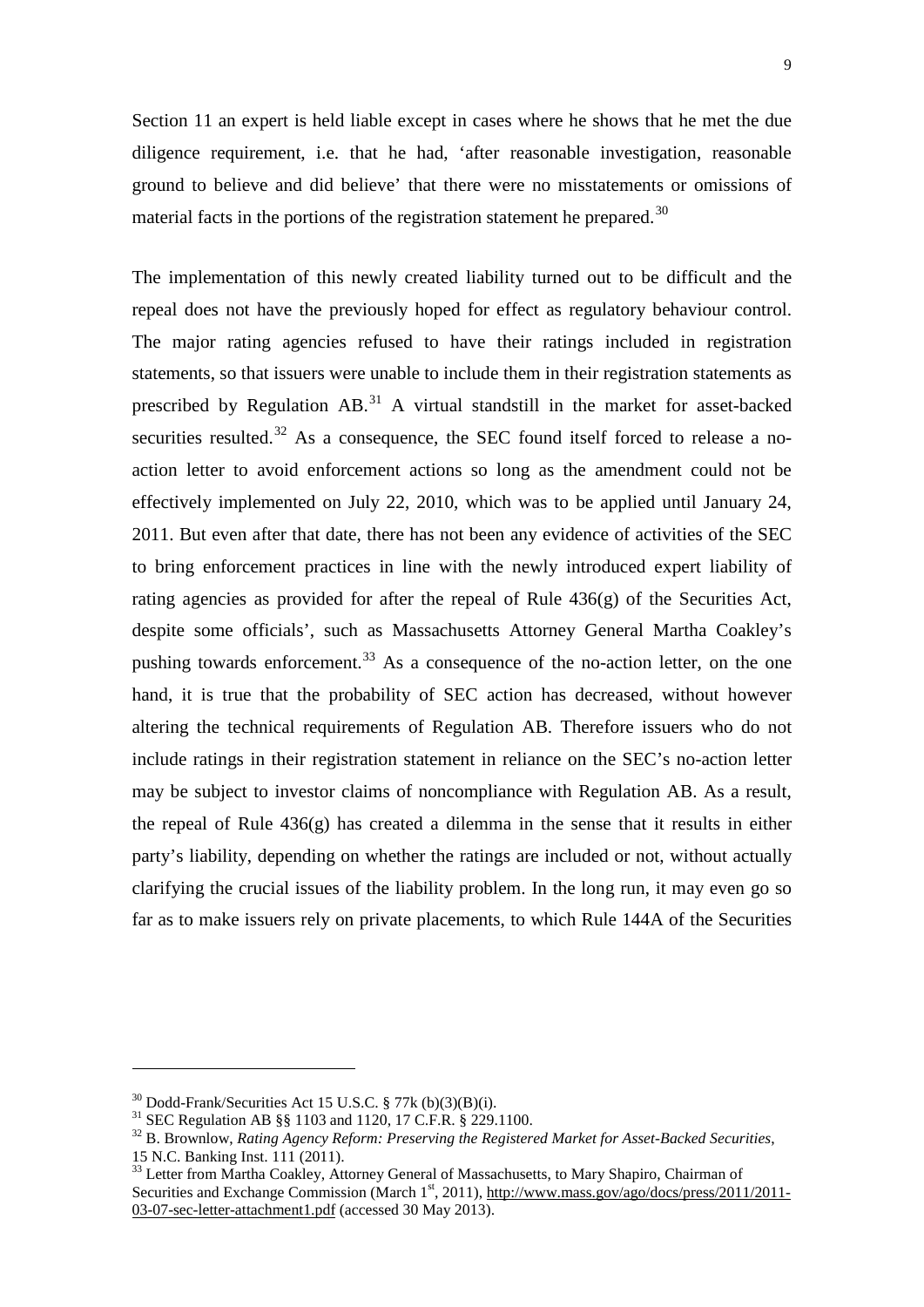$Act<sup>34</sup>$  $Act<sup>34</sup>$  $Act<sup>34</sup>$  and a safe harbour from registration requirements applies. As a result, these investment opportunities would not be open any more for retail investors.<sup>[35](#page-11-2)</sup>

#### <span id="page-11-0"></span>**b) Landmark Decision against Standard & Poor's of the Federal Court of Australia**

At the other end of the world quite opposite changes have come about in the field of the liability of rating agencies. In *Bathurst Regional Council v. Local Government Financial Services Pty Ltd (No. 5)*<sup>[36](#page-11-3)</sup> the Federal Court of Australia has overcome some of the well-known obstacles to civil liability of rating agencies as stated above, holding Standard & Poor's liable for its triple-A rating of complex financial products in 2006. In the underlying lawsuit the financial advisor Local Government Financial Services (LGFS), the investment bank ABN Amro, and Standard & Poor's were found liable for the losses suffered by thirteen local councils arising from the sale and purchase of a structured financial product known as the Rembrandt 2006-3 constant proportion debt obligation (CPDO). The councils based their claim on the contention of misleading and deceptive conduct with regard to financial products on the part of Standard & Poor's. As it has been common in the liability cases in the US, Standard & Poor's again referred to the disclaimers in the pre-sale and post-sale reports asserting that a rating is a statement of opinion.<sup>[37](#page-11-4)</sup> Justice Jayne Jagot, however, refused to bring to bear the protection of the freedom of expression, so that rating agencies would be able to escape liability, distinguishing between this case and the relevant US case law, thus laying a basis for holding Standard & Poor's liable for misrepresenting that its rating was based on reasonable grounds and the product of the exercise of reasonable care.<sup>[38](#page-11-5)</sup>

Against this background the court looked at the misrepresentation claims raised against Standard & Poor's by both the LGFS and the councils. According to the court, the basis for Standard & Poor's misleading and deceptive conduct was the representation that this opinion had been reached on a reasonable basis and as a result of an exercise of

<span id="page-11-2"></span><span id="page-11-1"></span><sup>&</sup>lt;sup>34</sup> 17 Code of Federal Regulations (C.F.R.) § 230.144A (2013).<br><sup>35</sup> N. Blumberg/J. Wirth/N. Litsoukov, *The Liability of Credit Rating Agencies to Investors: A Review of*<br>*the Current Liability Regime and Recent SEC Propo* 

<span id="page-11-3"></span>*the Current Liability Council v. Local Government Financial Services Pty Ltd (No. 5),* [2012] FCA 1200, http://www.imf.com.au/pdf/Judgment%20of%20Jagot%20J%20dated%205%20November%202012%20r e\_%20Local%20Government%20Financial%20Services%20Pty%20Ltd%20%28No%205%29.pdf

<span id="page-11-5"></span><span id="page-11-4"></span><sup>&</sup>lt;sup>37</sup> *Ibid.* notes 2416-2418.<br><sup>38</sup> *Ibid.* notes 2800-2802.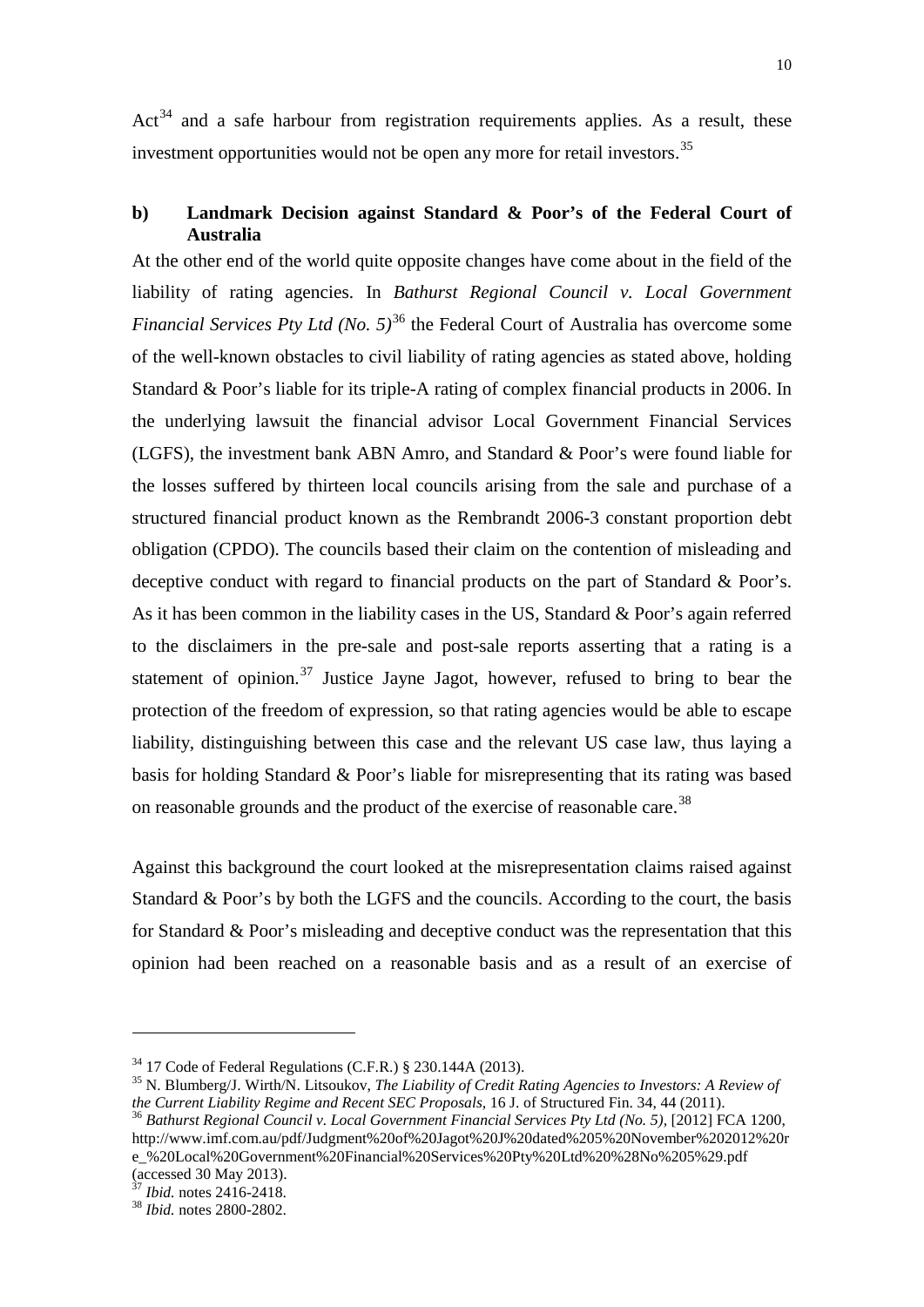reasonable care.<sup>[39](#page-12-0)</sup> Pointing out the modelling inputs used by Standard & Poor's, which would not have been used by any reasonable rating agency, and the underlying assumptions substantially more favourable to the performance of the CPDOs than the actual economic conditions, the court was satisfied by the evidence. The same applied to the knowledge on the part of Standard & Poor's that its representation was not true. Since Standard & Poor's failed to show a lack of due care and skill as well as unreasonable reliance on the triple-A rating on the part of the councils, the court found that Standard & Poor's rating was misleading and deceptive.<sup>[40](#page-12-1)</sup>

The main issue about the negligence claim also raised against Standard & Poor's was the question whether the rating agency owed a duty of care to potential buyers of the Rembrandt notes.<sup>[41](#page-12-2)</sup> Similarly to the argument made in the context of the privity of contract mentioned above, the Australian judge focuses on the primary goal of the issuer, which is to obtain the rating for communication purposes with regard to the investors as a basis for the latter's investment decisions.<sup>[42](#page-12-3)</sup> In contrast to the case law in the different member states cited above, as for the necessary causation the Australian court considered it sufficient to show that the triple-A rating was one of two principal reasons for the councils' agreement to invest in the Rembrandt notes besides the LGFS' recommendation. [43](#page-12-4)

Looking at the overall perspective of the court in this case and the standard of proof that seems to be lower than in the cases above, there is some indication that the reasoning may imply certain parallels to product liability  $law<sup>44</sup>$  $law<sup>44</sup>$  $law<sup>44</sup>$  By referring to the objective standardized qualities of a rating when dismissing the First Amendment defense, the court is looking upon ratings as products. What is more, in the following analysis it brings to bear lower standards of proof than those applied in the applicable rules and cases mentioned above. Similarly to product liability cases, investors in *Bathurst Regional Council v. Local Government Financial Services Pty Ltd* had to prove that the

<span id="page-12-2"></span>

<span id="page-12-3"></span>

<span id="page-12-5"></span><span id="page-12-4"></span>

<span id="page-12-1"></span><span id="page-12-0"></span><sup>&</sup>lt;sup>39</sup> *Ibid.* notes 2416-2418.<br>
<sup>40</sup> *Ibid.* notes 1833-1840.<br>
<sup>41</sup> *Ibid.* notes 2455-2460.<br>
<sup>42</sup> *Ibid.* note 2455.<br>
<sup>43</sup> *Ibid.* note 2458.<br>
<sup>43</sup> *Ibid.* note 2458.<br>
<sup>44</sup> For proposals to extend the doctrine of defectiv products cf. O. Bar-Gill/E. Warren, *Making Credit Safer,* 157 Penn. L. Rev. 1-101 (2008); A. Goldstein, *Why 'It Pays' to 'Leave Home Without It': Examining the Legal Culpability of Credit card Issuers under Tort Principles of Products Liability,* U. Ill. L. Rev. 827 (2006).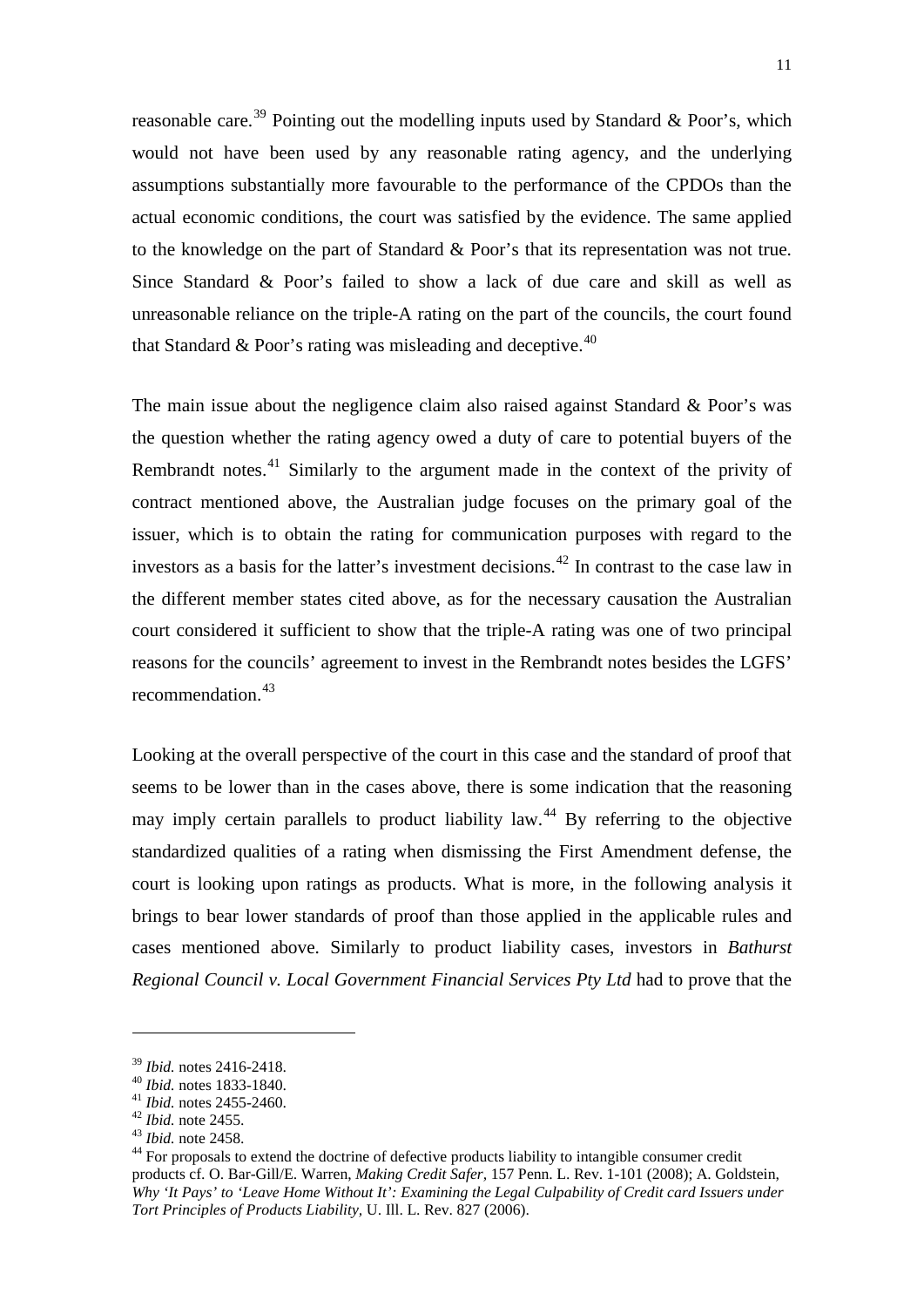rating was defective, they were foreseeable third-party users, and they were harmed by these defective products. They were able to prove the defect of the ratings by simply showing that modelling inputs and underlying assumptions did not meet the necessary standard, and the proof of the exercise of due care and skill was lying with Standard & Poor's. Against this background, bringing to bear the legal framework of product liability, it appeared reasonable for the court to determine that the ratings were harmful defective products and therefore hold Standard & Poor's strictly liable for the ratings. The finding of actually misleading and deceptive conduct can only play a role in the sense that it may cap liability, when the defendant proves that such conduct is missing.

In summary, in *Bathurst Regional Council v. Local Government Financial Services Pty Ltd* the Federal Court of Australia has overcome well-known hurdles to lay a legal foundation for the civil liability of rating agencies, so that more litigation and new actions can be expected to follow this landmark decision not only in Australia, but at least in those countries where this type of products was misrated as well.<sup>[45](#page-13-0)</sup> Only on February 4, 2013, the US Department of Justice filed a lawsuit, seeking civil penalties in the amount of \$ 5 billion against Standard & Poor's because the latter defrauded investors during the financial crisis.<sup>[46](#page-13-1)</sup> Hand in hand with it more lawsuits were brought by private parties, such as the Abu Dhabi Commercial Bank and King County Washington, which were just like the DoJ claim settled before the scheduled start of the trial. $47$  In Germany the Federal Court of Justice confirmed jurisdiction of the Higher Regional Court Frankfurt for a lawsuit a retail investor filed against Standard & Poor's based on the sufficiently close domestic nexus required under case law because of the

<span id="page-13-0"></span><sup>45</sup> P. Durkin and H. Low*, IMF talks of new wave of litigation*, Australian Financial Review (7 Nov. 2012), 14; D. Fickling and M. Robinson, *McGraw-Hill Plummets After Australian Court Ruling*, Bloomberg 5 Nov. 2012), http://www.bloomberg.com/news/2012-11-04/s-p-found-liable-by-australian-court-formisleading-ratings.html (accessed 30 May 2013); Author not named*, Australian Court issues landmark judgment against S&P*, Telegraph (5 Nov. 2012),

http://www.telegraph.co.uk/finance/newsbysector/banksandfinance/9655922/Australian-court-issues-<br>landmark-judgment-against-SandP.html (accessed 30 May 2013).

<span id="page-13-1"></span><sup>&</sup>lt;sup>46</sup> United States v. McGraw-Hill Cos., Standard & Poor's Financial Services LLC, Complaint for Civil money penalties and jury trial, Case No. CV13-00779, [http://www.justice.gov/opa/pr/2013/February/13-](http://www.justice.gov/opa/pr/2013/February/13-ag-156.html)<br>ag-156.html (accessed 30 May 2013).

<span id="page-13-2"></span>[ag-156.html](http://www.justice.gov/opa/pr/2013/February/13-ag-156.html) (accessed 30 May 2013). <sup>47</sup> S. Foley, *Standard & Poor's and Moody's settle US subprime lawsuits,* Financial Times, April 27, 2013,<http://www.ft.com/intl/cms/s/0/d44c4d34-73ba-11e2-9e92-00144feabdc0.html#axzz2UsdoZc5E> (accessed 30 May 2013); Author Not Named, *Credit Rating Agencies Settle 2 Suits Brought by Investors,*  New York Times, April 28, 2013, p. A 4, [http://www.nytimes.com/2013/04/28/business/credit-rating](http://www.nytimes.com/2013/04/28/business/credit-rating-agencies-settle-lawsuits-over-debt-vehicles.html?ref=standardandpoors)[agencies-settle-lawsuits-over-debt-vehicles.html?ref=standardandpoors](http://www.nytimes.com/2013/04/28/business/credit-rating-agencies-settle-lawsuits-over-debt-vehicles.html?ref=standardandpoors) (accessed 30 May 2013).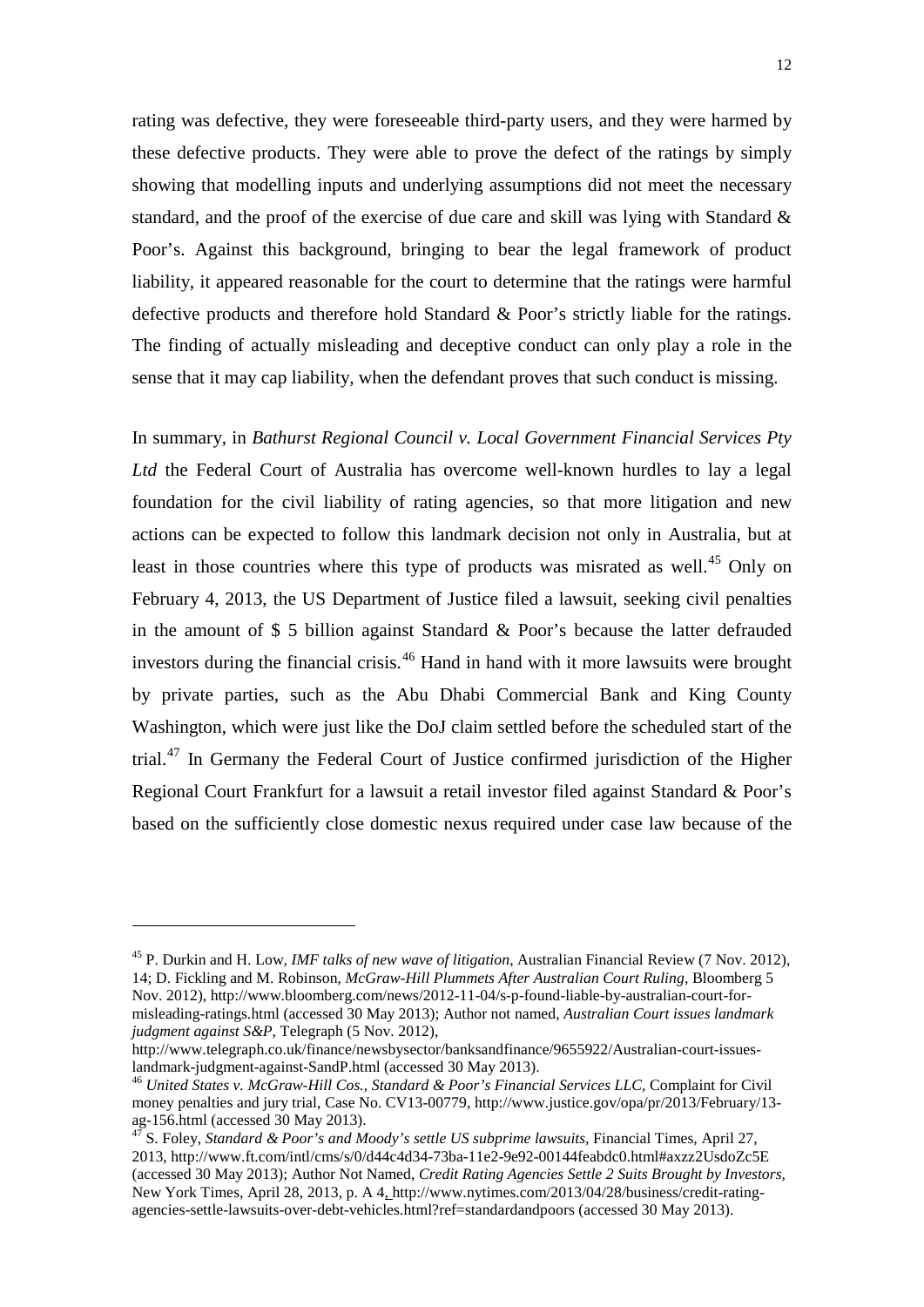plaintiff's domicile in Germany and his German nationality, thus laying the ground for liability claims against Standard & Poor's in Germany as well.<sup>[48](#page-14-2)</sup>

# <span id="page-14-0"></span>**III. Procedural Facilitation as a Basis for Liability in Article 35a of the Amendment of the European Rating Regulation (CRA3)**

### <span id="page-14-1"></span>*A. Article 35a of the European Commission's Draft Proposal*

In light of the serious flaws in the Big Three's ratings and their contribution to the financial crisis as well as their involvement in the sovereign debt crisis, in its CRA3 Draft Proposal of 2011 the European Commission included a very strict liability rule in Article 35a in order to avoid the shortcomings of existing liability rules as just put forward and to ensure the accountability of rating agencies for their ratings.<sup>[49](#page-14-3)</sup> This becomes apparent from the following key points of this liability provision and their amendments throughout the draft's passage through the European Parliament, which therefore call for a closer analysis.

As a starting point, under Article 35a para. 1 of the Draft Proposal any 'infringement… listed in Annex III having an impact on a credit rating on which an investor has relied when purchasing a rated instrument' will be suitable to trigger liability of the 'credit rating agency for any damage caused to the investor<sup>'.[50](#page-14-4)</sup> Without more these requirements do not necessarily facilitate the pursuit of legal remedies for investors because the investor is entitled to damages, only if the infringement has had an impact on the rating and he/she has relied on this rating and there has been causation between the infringement and the investor's damages (Article 35a para. 1 of the Draft Proposal). As has become apparent at the example of the different legal systems looked at above, these additional requirements have proved to be serious obstacles to rating agencies' liability. That is why the procedural facilitation that was included in Article 35a paras 2- 4 of the Draft Proposal turns to be the actual trigger of liability.<sup>[51](#page-14-5)</sup>

What is most important is the shift in the burden of proof according to Article 35a para. 4, so that it is sufficient for the investor to establish 'facts from which it may be inferred that a credit rating agency has committed any of the infringements' and the burden is on

<span id="page-14-3"></span><span id="page-14-2"></span><sup>&</sup>lt;sup>48</sup> BGH (December 13, 2012), Verbraucher und Recht (VuR) 94 (2013).<br><sup>49</sup> COM (2011) 747 fin. (15 Nov. 2011). 33.<br><sup>50</sup> COM (2011) 747 fin. (15 Nov. 2011), 33.<br><sup>51</sup> COM (2011) 747 fin. (15 Nov. 2011), 33.

<span id="page-14-4"></span>

<span id="page-14-5"></span>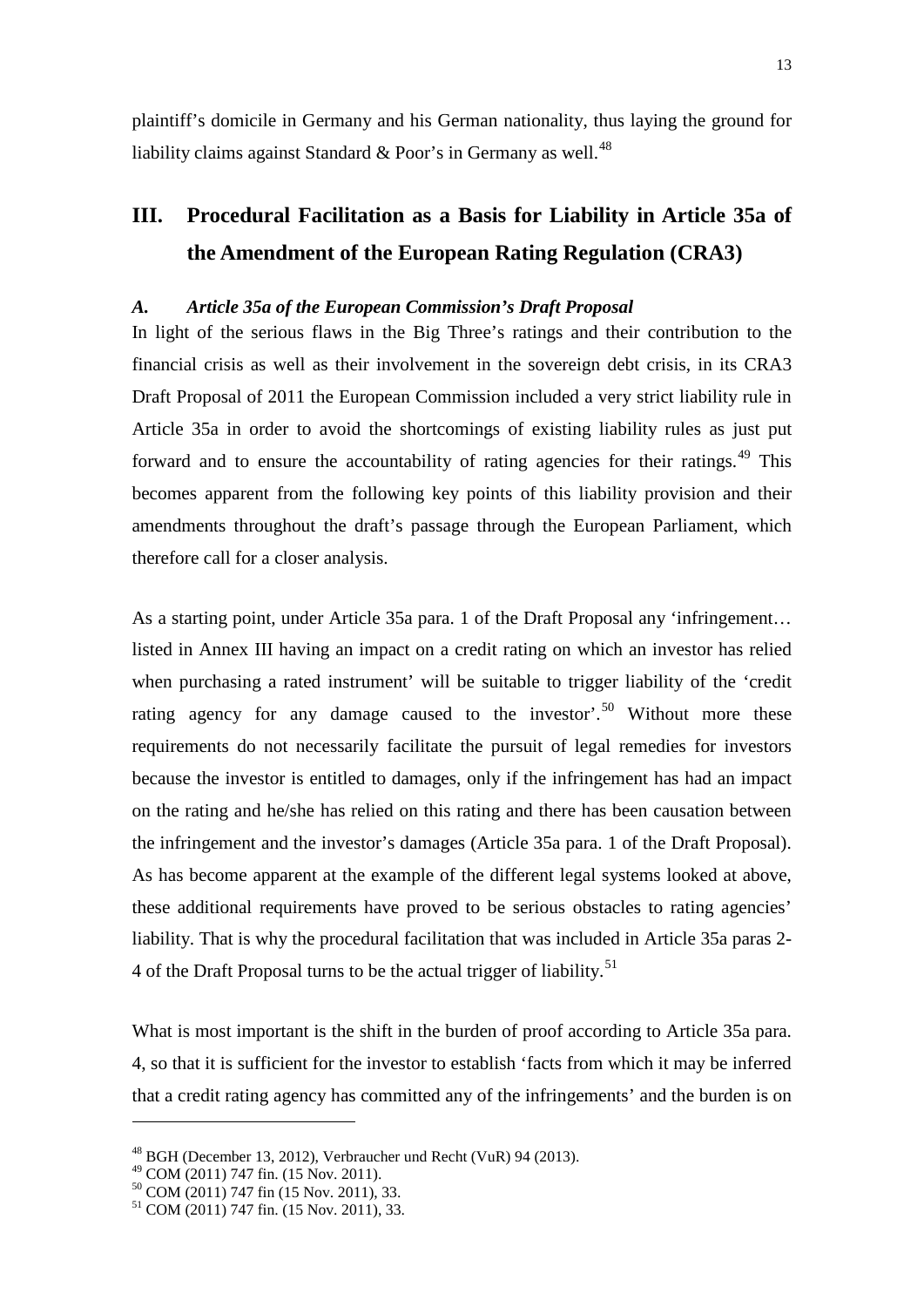the credit rating agency to prove that it has not committed that infringement or that that infringement did not have an impact on the issued credit rating". At the bottom line, under this provision rating agencies have to provide proof of the flawlessness of their ratings, eventually putting them under pressure to disclose their methods and modeling inputs.[52](#page-15-0). This is very much at odds with the limits of disclosure duties as stated in the EU Rating Regulation of 2009, which should not jeopardize trade secrets nor impede innovation.<sup>[53](#page-15-1)</sup> Such a disclosure might eliminate competition for the best rating methods,[54](#page-15-2) thus thwarting the desired goal of the European Commission to strengthen competition and revealing the structural problems in the rating sector.<sup>[55](#page-15-3)</sup> What is even more detrimental to competition, when it comes to the implementation of such a farreaching liability rule, is its potential deterring effect on market entry of new competitors, who will shy away from these high liability risks. In addition, far-reaching liability will have a chilling effect on capital markets because, as has been seen in the aftermath of the passage of Dodd-Frank and the expert liability imposed on rating agencies, the latter may be reluctant to rate some financial instruments at all.<sup>[56](#page-15-4)</sup> Looking at the reversal of the burden of proof more generally, in light of the complexity of the rating regulations, an investor will always find some questionable practice to exploit as an infringement, and under the Draft Proposal the rating agencies would then have to carry the burden of proof to establish their innocence.

<span id="page-15-0"></span><sup>52</sup> S. Fischer, *Haftungsfragen des Ratings*, 67-68 (Dr. Kovac 2007); K. Serfing and A. Pries*, Möglichkeiten und Grenzen des Rating,* Die Bank 381 (1990); E. Vetter, *Rechtsprobleme des externen* 

<span id="page-15-1"></span><sup>&</sup>lt;sup>53</sup> EU Regulation (EC) No 1060/2009 on credit rating agencies of 16.9.2009, Consideration 25, OJ EU L 302, 3.

<span id="page-15-2"></span><sup>&</sup>lt;sup>54</sup> B. Haar, *Nachhaltige Ratingqualität durch Gewinnabschöpfung? Zur Regulierung und ihrer<br><i>Implementierung im Ratingsektor*, 21 Zeitschrift für Bankrecht und Bankwirtschaft, 177, 182 (2009). <sup>55</sup> *EU Commission*, Regulation of the European Parliament and of the Council to Amending Regulation (EC) No 1060/2009 on credit rating agencies, COM (2011) 747 fin. (Nov. 15, 2011), 5, 12.

<span id="page-15-4"></span><span id="page-15-3"></span><sup>&</sup>lt;sup>56</sup> See s. II.C.3.a) *supra*; with regard to the liability rule included in Art. 35a of the Draft Proposal see e.g. *Bundesverband der Deutschen Industrie, Deutsches Aktieninstitut, Verband Deutscher Treasurer;*  Kommentar von DAI, BDI und VDT zum Bericht des Ausschusses für Wirtschaft und Währung im Europäischen Parlament zum Vorschlag der Europäischen Kommission für eine "Verordnung des Europäischen Parlaments und des Rates zur Änderung der Verordnung (EG) Nr. 1060/2009 über Ratingagenturen", Frankfurt M., Berlin, 14 Sep. 2012,

http://www.dai.de/files/dai\_usercontent/dokumente/positionspapiere/2012-9-14%20DAI-BDI-VDT%20Kommentar%20zum%20ECON-Bericht%20CRA%20III.pdf (accessed 30 May 2013); R. von Rosen*, Die Pläne der EU-Kommission zur Regulierung der Ratingagenturen schaffen nur neue Probleme*, Süddeutsche Zeitung, 18 (13 Apr. 2012).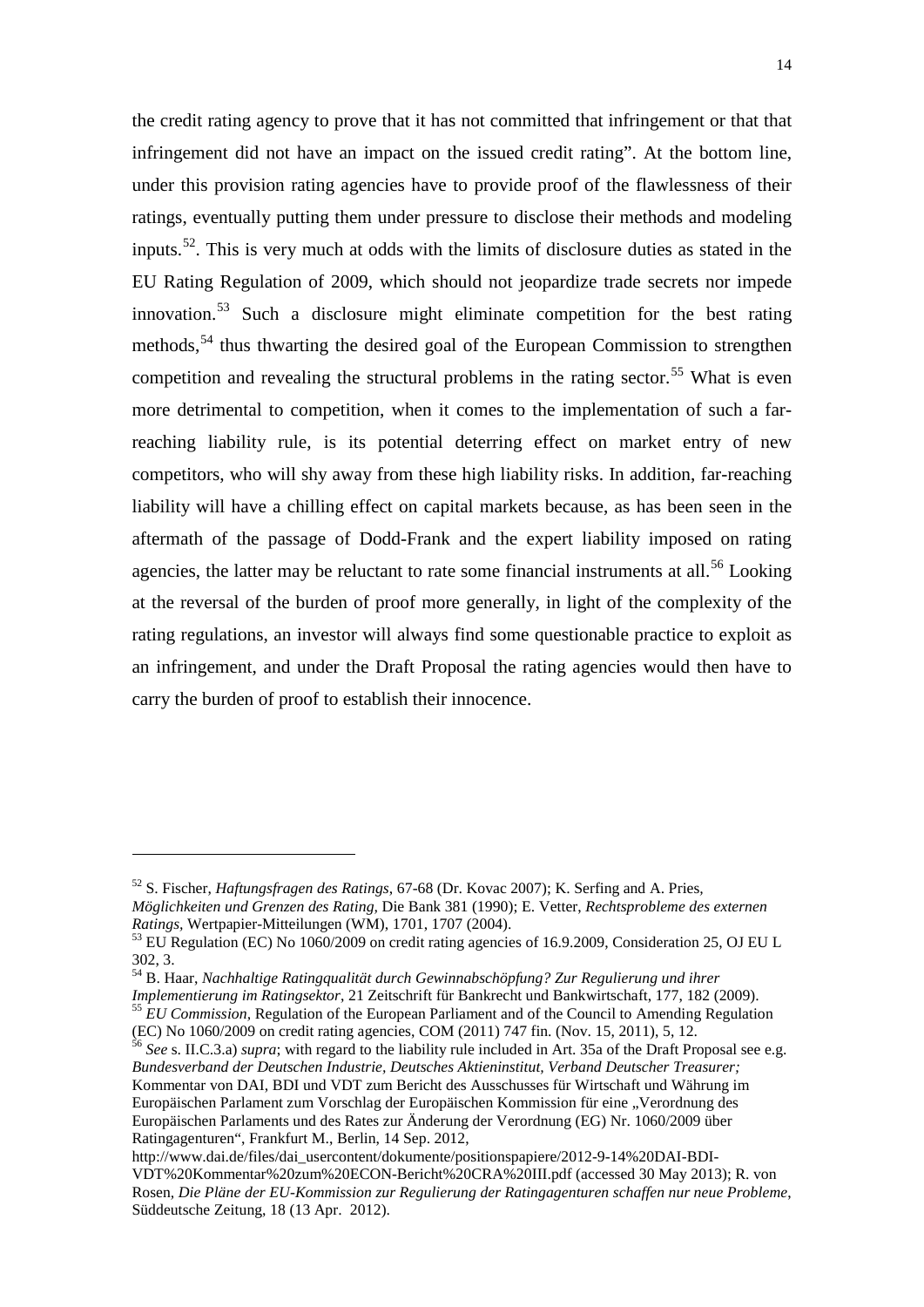## <span id="page-16-0"></span>*B. Amendments by the Council of the European Union and by the European Parliament*

## <span id="page-16-1"></span>1. The General Approach of the Council of the European Union

Therefore it comes as no surprise that this stringent liability rule has encountered incisive criticism not only from interest-groups, but also from the other European institutions involved in the legislative process, which have therefore presented alternative amendments. In its general approach on the subject of the Draft Proposal of May 25, 2012 the European Council provided for a considerable alleviation of the liability rule conceived by the European Commission in the Draft Proposal.<sup>[57](#page-16-3)</sup> In effect, the general approach does away with the reversal of the burden of proof, so that under this approach damages may be claimed only if the investor or issuer establishes an infringement intentionally or grossly negligently committed by an agency that has an impact on a rating, reasonable reliance on that rating for an investment decision and causation between the infringement and the damages suffered by him.<sup>[58](#page-16-4)</sup> Furthermore, within reasonable limits liability can be limited in advance under Article 35a para. 5 of the general approach. By giving Member States some leeway to interpret open-ended terms of the liability rule in accordance with the applicable national law in Article 35a para. 6 of the common approach, indirect reference is made to the national laws outlined above. As a result, the shortcomings of the traditional national liability provisions, such as the difficulties of proof and the causation issue remain unresolved.<sup>[59](#page-16-5)</sup>

## <span id="page-16-2"></span>2. The Amendments introduced by the European Parliament

This alleviation of liability in the general approach of the Council of the European Union of May 25, 2012 was again modified and a stricter version was proposed in its report by the Committee on Economic and Monetary Affairs on the Draft Proposal of August 23, 2012.<sup>[60](#page-16-6)</sup> As becomes clear from this report, the European Parliament and the Legal Affairs Committee in particular have favoured the inclusion of common civil liability rules for deliberate and negligent infringements of the rules of the EU Rating Regulation. At

<span id="page-16-3"></span><sup>57</sup> Council of the European Union*, Proposal for a Regulation of the European Parliament and of the Council amending Regulation (EC) No 1060/2009 on credit rating agencies, General approach*, Interinstitutional File 2011/0361 (COD), Brussels, 25 May 2012,

<span id="page-16-4"></span>http://register.consilium.europa.eu/pdf/en/12/st10/st10452.en12.pdf (accessed 30 May 2013).<br><sup>58</sup> Ibid, p. 44-45.<br><sup>59</sup> See s. II.C.1. and 2 *supra*.

<span id="page-16-6"></span><span id="page-16-5"></span><sup>&</sup>lt;sup>60</sup> European Parliament, Committee on Economic and Monetary Affairs, *Report on the proposal of Aug. 23, 2012. for a regulation of the European Parliament and of the Council amending Regulation (EC) No 1060/2009 on credit rating agencies (COM(2011)0747 – C7-0420/2011 – 2011/0361(COD))*, 23 Aug. 2012, A7-0221/2012, http://www.europarl.europa.eu/sides/getDoc.do?pubRef=-

<sup>//</sup>EP//NONSGML+REPORT+A7-2012-0221+0+DOC+PDF+V0//EN (accessed 30 May 2013).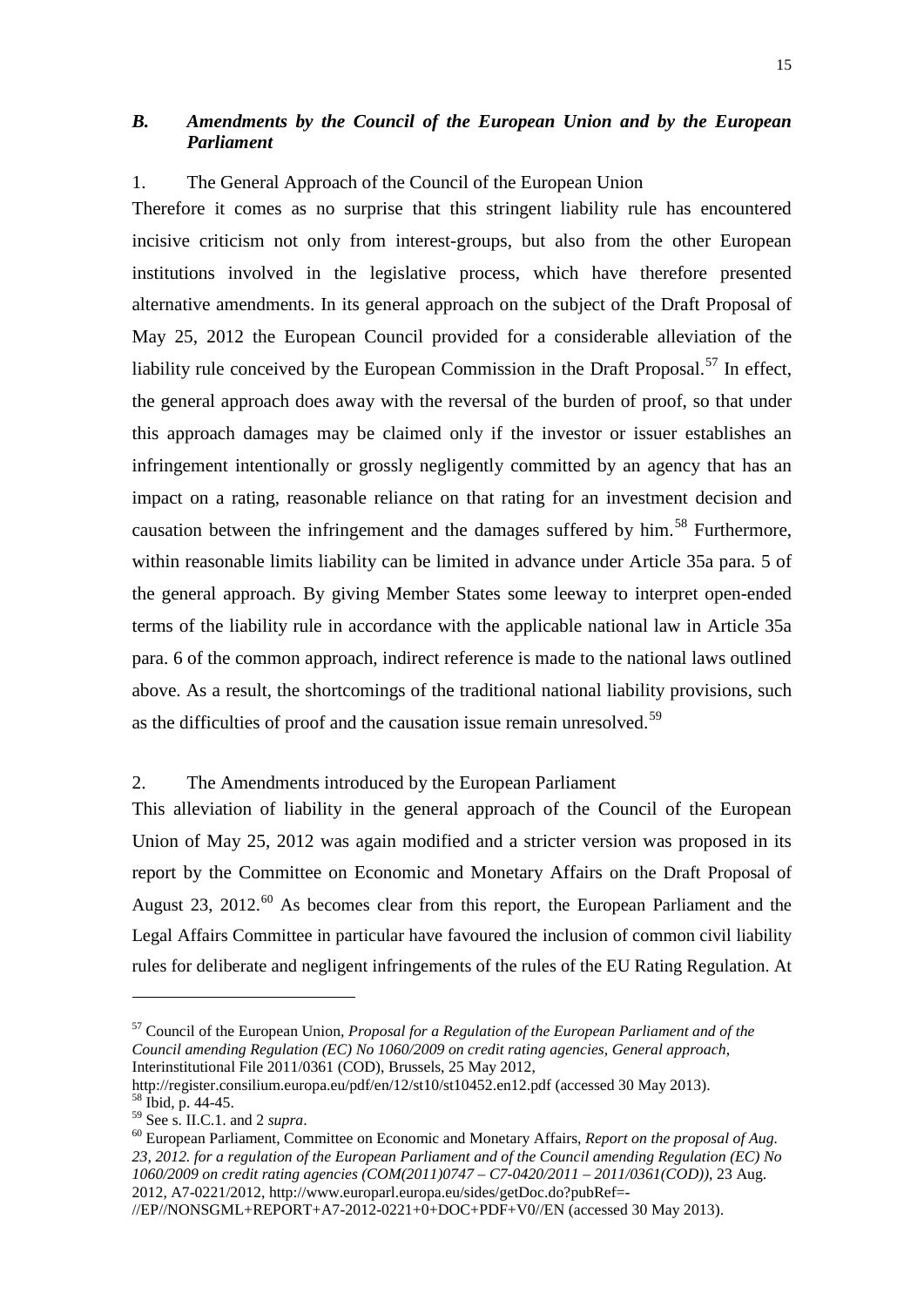the same time, they consider some changes necessary to ensure an appropriate balance between the different stakeholders involved.<sup>[61](#page-17-1)</sup> This is why the Committee on Legal Affairs proposes in its amendments of Article 35a that the reversal of the burden of proof on credit rating agencies should be struck down.<sup>[62](#page-17-2)</sup> In order to ensure coherence between civil liability proceedings and the existing supervisory measures of ESMA, the Committee on Legal Affairs also suggests that the court seized demand the opinion of ESMA and take into consideration any formal ESMA decision (Amendment Article 35a para. 3).<sup>[63](#page-17-3)</sup> As far as the causation issue is concerned, the report considers a reversal of burden of proof inappropriate, so that under the amendment of Article 35a para. 4 the burden shall be on the investor to prove causation between the infringement and the impact on the issued rating and between the rating and his investment decision.<sup>[64](#page-17-4)</sup> Furthermore, the report includes two amendments aiming for the consideration of national laws and courts in liability cases. The amendment to Article 35a para. 5a (new) declares 'the civil liability regime of the Member State in which the investor sustaining the damage had his or her habitual residence when the damage occurred' to be applicable.<sup>[65](#page-17-5)</sup> In addition, jurisdiction shall lie with 'the Member State in which the investor sustaining the damage had his or her domicile when the damage occurred' according to the amendment of Article 35a para. 6 of the Committee of Legal Affairs.<sup>[66](#page-17-6)</sup>

## <span id="page-17-0"></span>*C. The Liability Regime under the Amendment of the EU Rating Regulation as Adopted by the European Parliament in January 2013*

Despite this wide range of proposals to amend the Draft Proposal of the EU Commission, on January 16, 2013 the European Parliament adopted the Amendment of the EU Rating Regulation, after the negotiations between the European Commission, the European Council, and the European Parliament had been concluded in early December 2012.<sup>[67](#page-17-7)</sup> Under Art. 35a para. 1 of this amendment an investor can claim damages, if a credit rating

<span id="page-17-3"></span>

<span id="page-17-5"></span><span id="page-17-4"></span>

<span id="page-17-7"></span><span id="page-17-6"></span>

<span id="page-17-2"></span><span id="page-17-1"></span><sup>&</sup>lt;sup>61</sup> *Ibid.* 82.<br>
<sup>62</sup> *Ibid.* 83.<br>
<sup>63</sup> *Ibid.* 83 and 84.<br>
<sup>64</sup> *Ibid.* 83 and 84.<br>
<sup>65</sup> *Ibid.* 68.<br>
<sup>66</sup> *Ibid.* 85.<br>
<sup>66</sup> *Ibid.* 85.<br>
<sup>66</sup> *Position of the European Parliament*, 16, January 2013, adopted at first re view to the adoption of Regulation (EU) No. …/2013 of the European Parliament and the council amending Regulation (EC) No. 1060/2009 on credit rating agencies (EP-PE TC1-COD(2011)0361), [http://www.europarl.europa.eu/sides/getDoc.do?pubRef=-//EP//NONSGML+TC+P7-TC1-COD-2011-](http://www.europarl.europa.eu/sides/getDoc.do?pubRef=-//EP//NONSGML+TC+P7-TC1-COD-2011-0361+0+DOC+PDF+V0//EN) [0361+0+DOC+PDF+V0//EN](http://www.europarl.europa.eu/sides/getDoc.do?pubRef=-//EP//NONSGML+TC+P7-TC1-COD-2011-0361+0+DOC+PDF+V0//EN) (accessed 30 May 2013); European Commission, *Press Release: Statement by Commissioner Michel Barnier following the agreement in trilogue of new European rules to regulate credit rating agencies*, Memo/12/911, Brussels, 27 Nov. 2012; for the finally adopted regulation see Regulation (EU) No 462/2013 of the European Parliament and of the Council of 21 May 2013 amending Regulation (EC) No 1060/2009 on credit rating agencies, OJ L 146, 1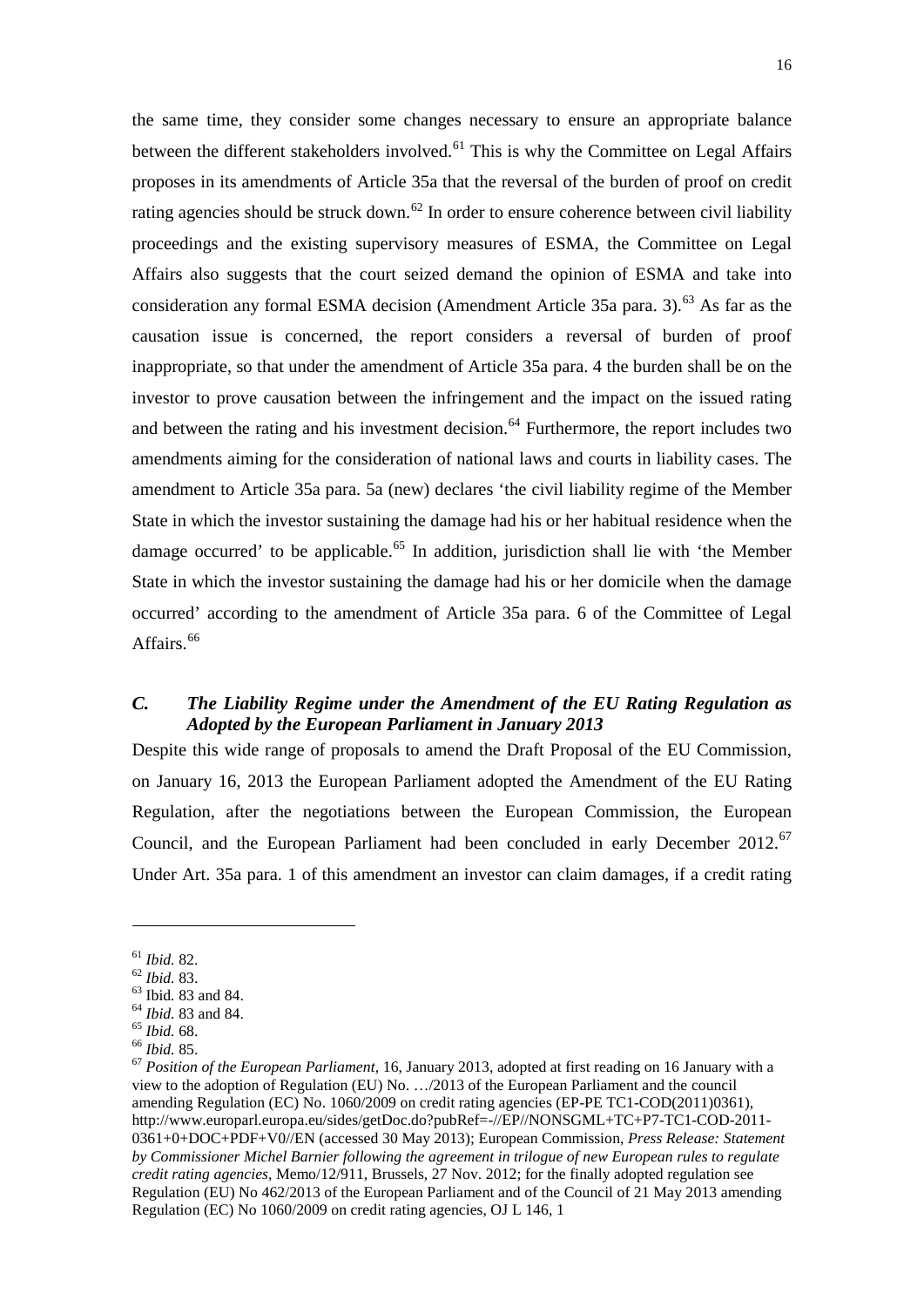agency has committed intentionally or with gross negligence any of the infringement listed in Annex III having an impact on a credit rating.

As it had already become apparent throughout the process leading to the final adoption of the amendment by the European Parliament, the significance of this liability rule only fully emerges, once enforcement is considered. First, under Art 35a para. 2 of the amendment (Art. 35a para. 1 sent. 2 of Regulation [EU] No. 462/2013) the investor has to establish reasonable reliance in compliance with the newly inserted Art. 5a, which aims at mitigating over-reliance on credit ratings by financial institutions, or otherwise with due care on a credit rating for an investment decision covered by that credit rating. As has been shown above, before it comes to showing the reasonableness of reliance, first and foremost the allocation of the burden of proof and the closely related causation issue are crucial. On this matter Art. 35a para. 4 of the amendment (Art. 35a para. 1 sent. 2 of Regulation [EU] No. 462/2013) declares the investor or issuer responsible "… to present accurate and detailed information indicating that the credit rating agency has committed an infringement of … (the ) Regulation, and that that infringement had an impact on the credit rating issued." By assigning the authority to determine what constitutes accurate and detailed information to the courts of the Member States, Art. 35a para. 4 sent. 2 of the amendment (Art. 35a para. 2 sent. 2 of Regulation [EU] No. 462/2013) slightly indicates what may develop a much higher impact in Art. 35a para. 5a (Art. 35a para. 4 sent. 1 of Regulation [EU] No. 462/2013). This latter provision states that the terms "…'damage', 'intention', 'gross negligence', 'due care', 'impact', reasonable' and 'proportionate' which are referred to in…" Art. 35a are interpreted in accordance with the applicable national law, without being defined in the regulation.

Overall the finally adopted liability rule in Art. 35a of the amendment of the EU Rating Regulation includes features specific to both contributions to the preceding political decision-making process discussed above, both the general approach of the Council of the European Union<sup>[68](#page-18-0)</sup> and the amendments introduced by the European Parliament<sup>69</sup>, thus bearing traits of a political compromise. The considerable priority attached to the national laws of the Member States is consistent with Art. 35a para. 6 of the general approach of the Council to leave leeway for interpretation of open-ended terms to the Member States, whereas the proposal to include ESMA in civil liability proceedings to ensure coherence in Art. 35a para. 3 of the amendments introduced by the European Parliament was not

<span id="page-18-0"></span> $\frac{68}{69}$  III.B.

<span id="page-18-1"></span>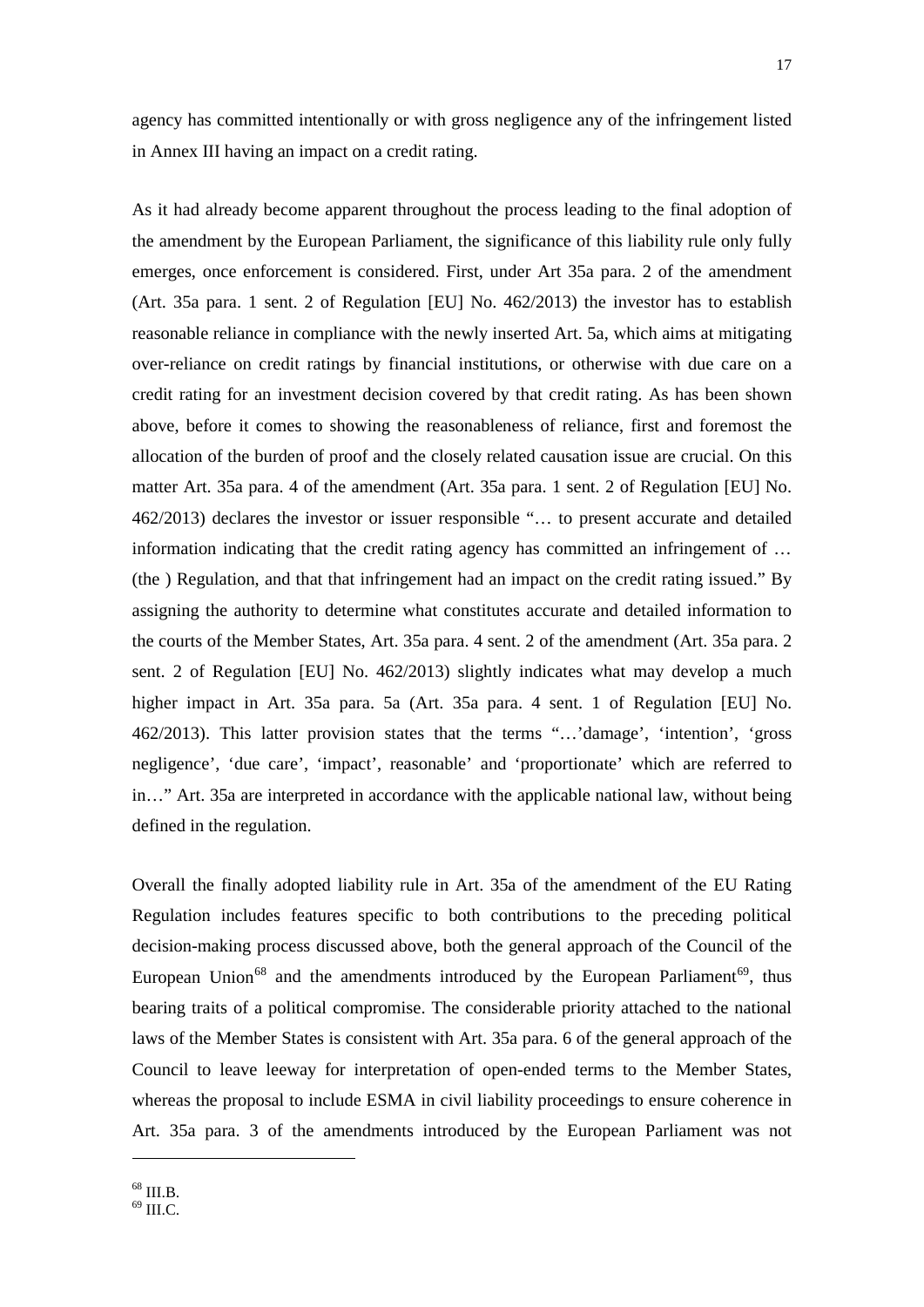adopted. In addition, the removal of the reversal of the burden of proof from the liability rule as proposed in the general approach and the amendments seems to have been upheld by the finally adopted version of Art. 35a. Under the newly adopted Art. 35a para. 2 of Regulation [EU] No. 462/2013 the investor has to "…present accurate and detailed information indicating that the credit rating agency has committed an infringement of … (the ) Regulation, and that that infringement had an impact on the credit rating issued".

As far as this latter point is concerned, the liability rule could turn out to be rather toothless depending on what degree of accurateness and detail of information is required of investors to prove an infringement of the regulation and an impact of the latter on the credit rating. By leaving the definition of the decisive standard to the national laws of the Member States in Art. 35a para. 4 sent. 2 and para. 5a (Art. 35a para. 2 sent. 2 and para. 4 of Regulation [EU] No. 462/2013) the European Parliament seems to delegate the actual decision on whether to impose civil liability on credit rating agencies to the Member States as well. The defining questions to arrive at a convincing liability concept in the rating sector are not answered. Looking at the impact of such a liability rule on the Common Market in a more general respect, even more serious flaws of this rule become apparent. Since a lot remains to be determined by national laws, Member States' reputation could come into play as regards the effective regulation of financial markets despite EU-wide regulation. In case of a Member State taking a tough stance, the negative consequences for its capital market are self-evident and therefore questions as to the impact on an open market for capital in the European Union may be raised..<sup>[70](#page-19-1)</sup> In light of these yet open problems the newly inserted Art. 35a of the amendment of the EU Rating Regulation is far from resolving the liability issue in the rating sector.

# <span id="page-19-0"></span>**IV. Main Parameters of an Effective Liability Rule in the Rating Sector**

In light of the dangers of an excessive liability of rating agencies to the capital markets and companies' ability to raise capital, some careful analysis seems to be in order as to

<span id="page-19-1"></span> $70$  For similar concerns about potential consequences of fragmentation of European supervision cf. M. Lamandini, *Credit Rating Agencies (CRAs) and European Regulation*, 6 European Company Law, 131, 133 (2009).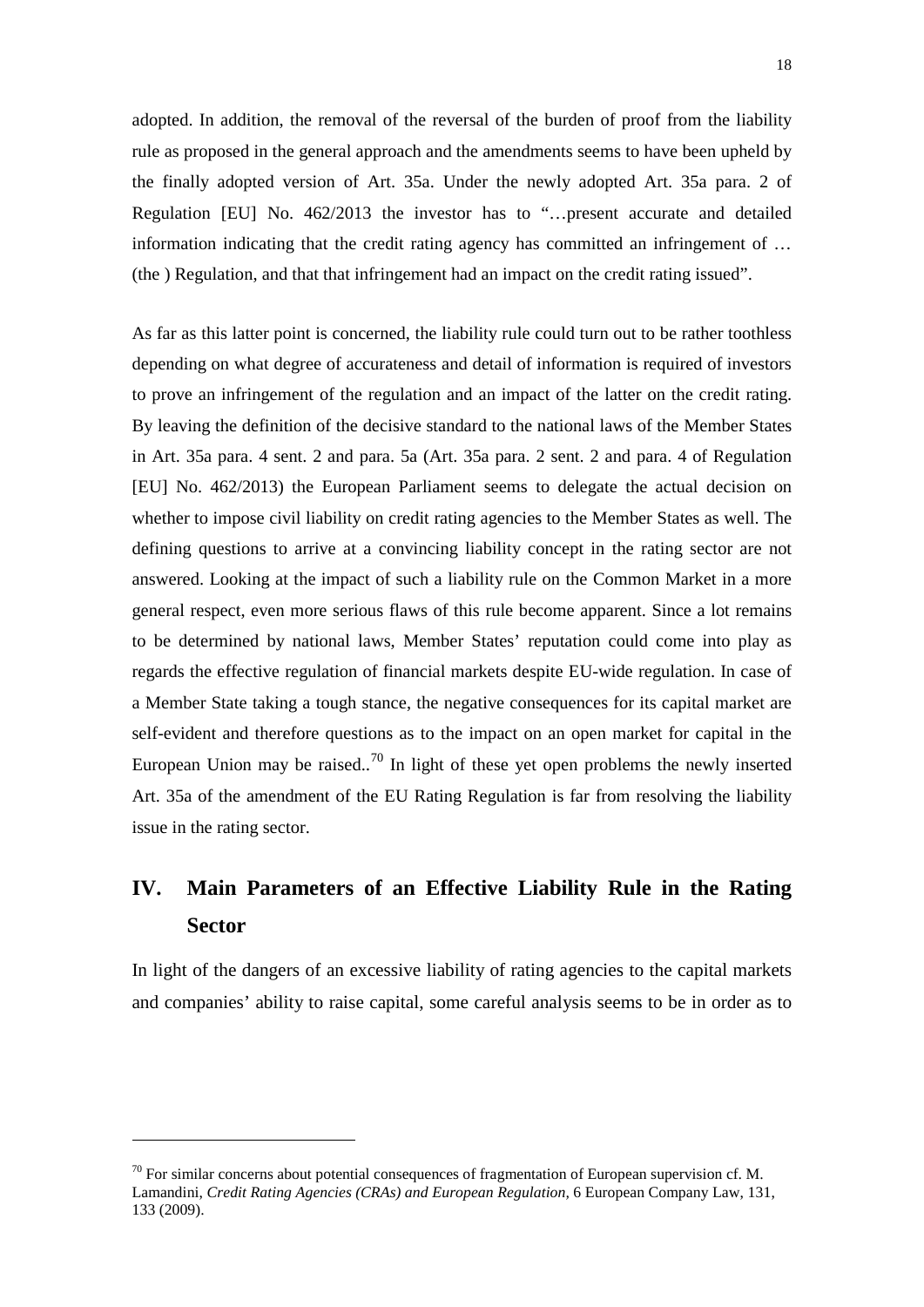whether such a manipulation with capital markets eliminates more serious distortions resulting from flawed ratings.<sup>[71](#page-20-3)</sup>

## <span id="page-20-0"></span>*A. Excessive Liability Versus Immunity – The Causation Issue*

#### <span id="page-20-1"></span>1. Dangers of Excessive Liability

Talking about market mechanisms, with regard to investors the point of departure of the analysis is the benefit the latter receive from ratings without payment under the issuer pay model. Therefore the question must be raised whether this has to be taken into account for the calculation of damages because some equivalence between liability and costs seems to be called for. In addition, ratings do not necessarily only lead to immediate financial loss on the part of the investor, as is the case if the issuer benefits from the flawed unjustifiably positive rating and receives a higher payment from the investor. Damages are different, when it comes to transactions in the secondary market which are influenced by flawed ratings. In these latter cases, the financial loss of the acquirer is compensated by the gain in the security price for the seller, so that the damage can be looked at as a matter of redistribution rather than an actual loss of resources.<sup>[72](#page-20-4)</sup> Therefore one may wonder whether to take into account these flawed ratings that from a macroeconomic point of view have not lead to a loss of value. It is true that the latter may result from the misallocation of capital and the deterioration of capital market integrity.<sup>[73](#page-20-5)</sup> These losses are, however, hardly quantifiable and therefore it seems unjustifiable to put them on one level with a loss of resources because overdeterrence may result.

#### <span id="page-20-2"></span>2. Limits to Immunity

-

In light of these dangers of excessive liability, the privity limitations common in a lot of legal systems seem plausible.<sup>[74](#page-20-6)</sup> At first sight the same may hold true for the required

<span id="page-20-3"></span><sup>71</sup> B. Haar, *Haftung für fehlerhafte Ratings von Lehman-Zertifikaten – Ein neuer Baustein für ein verbessertes Regulierungsdesign im Ratingsektor?* Neue Zeitschrift für Gesellschaftsrecht, 1281, 1284 (2010). <sup>72</sup> For this differentiation see T. Baums and C. Fischer*, Haftung des Prospekt- und des Abschlussprüfers* 

<span id="page-20-4"></span>*gegenüber den Anlegern,* 25, 40, 47 (F. Richter, A. Schüler and B. Schwetzler, Kapitalgeberansprüche, Marktwertorientierung und Unternehmenswert, Festschrift für Jochen Drukarczyk 2003); from an economic perspective cf. J. Bigus and H.B. Schäfer, *Die Haftung des Wirtschaftsprüfers am Primär- und*  <sup>73</sup> H.-B. Schäfer, *Haftung für fehlerhafte Wertgutachten aus wirtschaftswissenschaftlicher Perspektive,* 202 Archiv für die civilistische Praxis 809, 814 (2002); similarly G. Wagner, *Die Haftung von Ratingagenturen gegenüber dem Anlegerpublikum*, 467 (P. Jung, P. Lambrecht, Katrin Blasek and M. Schmidt-Kessel, Einheit und Vielheit im Unternehmensrecht, Festschrift Blaurock, 2013.<br><sup>74</sup> See s. II.C.1. and 2 *supra*.

<span id="page-20-6"></span><span id="page-20-5"></span>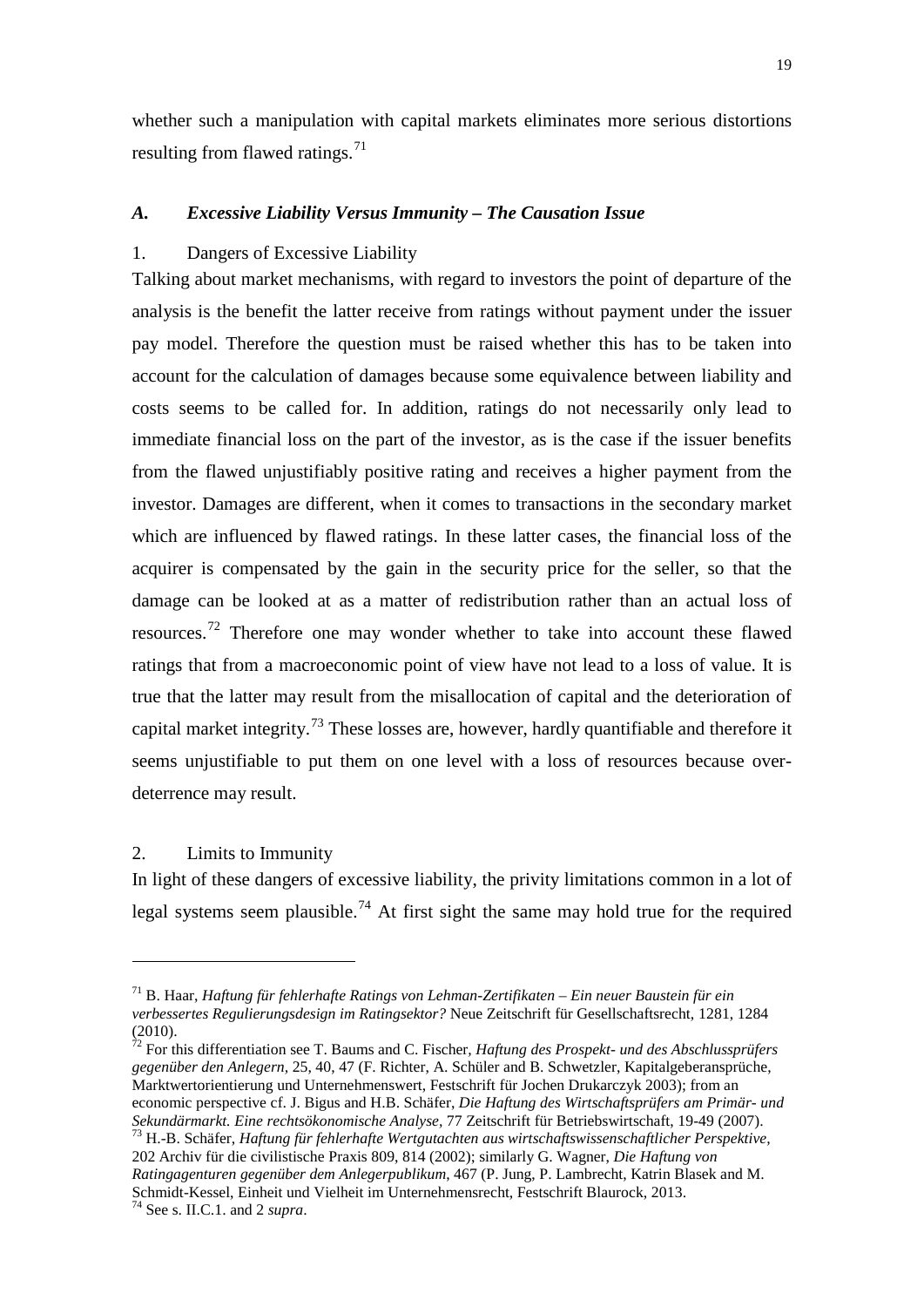proof of causation or reliance. At the same time, as has been seen at the example of the German case law on investor reliance, these requirements can eliminate liability altogether. Therefore a less onerous burden of proof may be justified. The general application of the fraud-on-the-market theory, however, may extend liability without reasonable bounds, even though capital market integrity may lie within the protective aim of the civil liability regime, as stated above. In addition, one may find this standard increasingly unconvincing, considering the growing evidence of systematic deviation of investor behaviour from the rationality hypothesis. These objections can, however, be mitigated to a certain degree, if the recoverable damages are restricted to the excess amount the investor paid, but do not include restitution after total loss of the investment.<sup>[75](#page-21-1)</sup> Under this approach the causation issue mixes with aspects of liability caps which for purposes of analytical clarity shall be treated separately.

#### <span id="page-21-0"></span>*B. Liability Caps*

1

Another important parameter to arrive at a differentiated adjustment of liability in the rating sector could be the introduction of liability caps. At first sight one could consider to limit the damages eligible for compensation to the financial loss suffered by the investors in the primary market, whereas the loss resulting from redistribution in the secondary market would not have to be compensated. Overall this would allow a cap in the amount of the losses sustained on balance by the investment community.<sup>[76](#page-21-2)</sup> The implementation of this proposal is confronted with insurmountable difficulties because the loss would have to be claimed collectively by the investment community.<sup>[77](#page-21-3)</sup> Alternatively, one could also look at the loss of the issuer as a cap. This solution seems questionable, though, because the issuer's interests are contrary to the investors' with regard to the rating. Countervailing incentive effects would result and what would seem to be a loss for the investor, would be a contractually agreed performance with regard to the issuer.

In light of these difficulties of loss assessment and the dangers of excessive liability it seems plausible to try to tie the amount of damages to the amount of fees earned by the

<span id="page-21-1"></span><sup>&</sup>lt;sup>75</sup> G. Wagner, *Die Haftung von Ratingagenturen gegenüber dem Anlegerpublikum*, in Einheit und<br>Vielheit im Unternehmensrecht. Festschrift Blaurock 467, 495 (Mohr Siebeck 2013).

<span id="page-21-2"></span><sup>&</sup>lt;sup>76</sup> See for this proposal J. Bigus and H.-B. Schäfer, *Die Haftung des Wirtschaftsprüfers am Primär- und Sekundärmarkt. Eine rechtsökonomische Analyse,* <sup>77</sup> Zeitschrift für Betriebswirtschaft 19, 36 (2007). <sup>77</sup> C. Ott, *Die Haftung von Wirtschaftsprüfern gegenüber Anlegern am Kapitalmarkt,* 171, 181, (T. Eger,

<span id="page-21-3"></span>J.Bigus, C. Ott and G. v. Wangenheim, Internationalisierung des Rechts und seine ökonomische Analyse, Festschr. f. H.-B. Schäfer, Gabler 2008).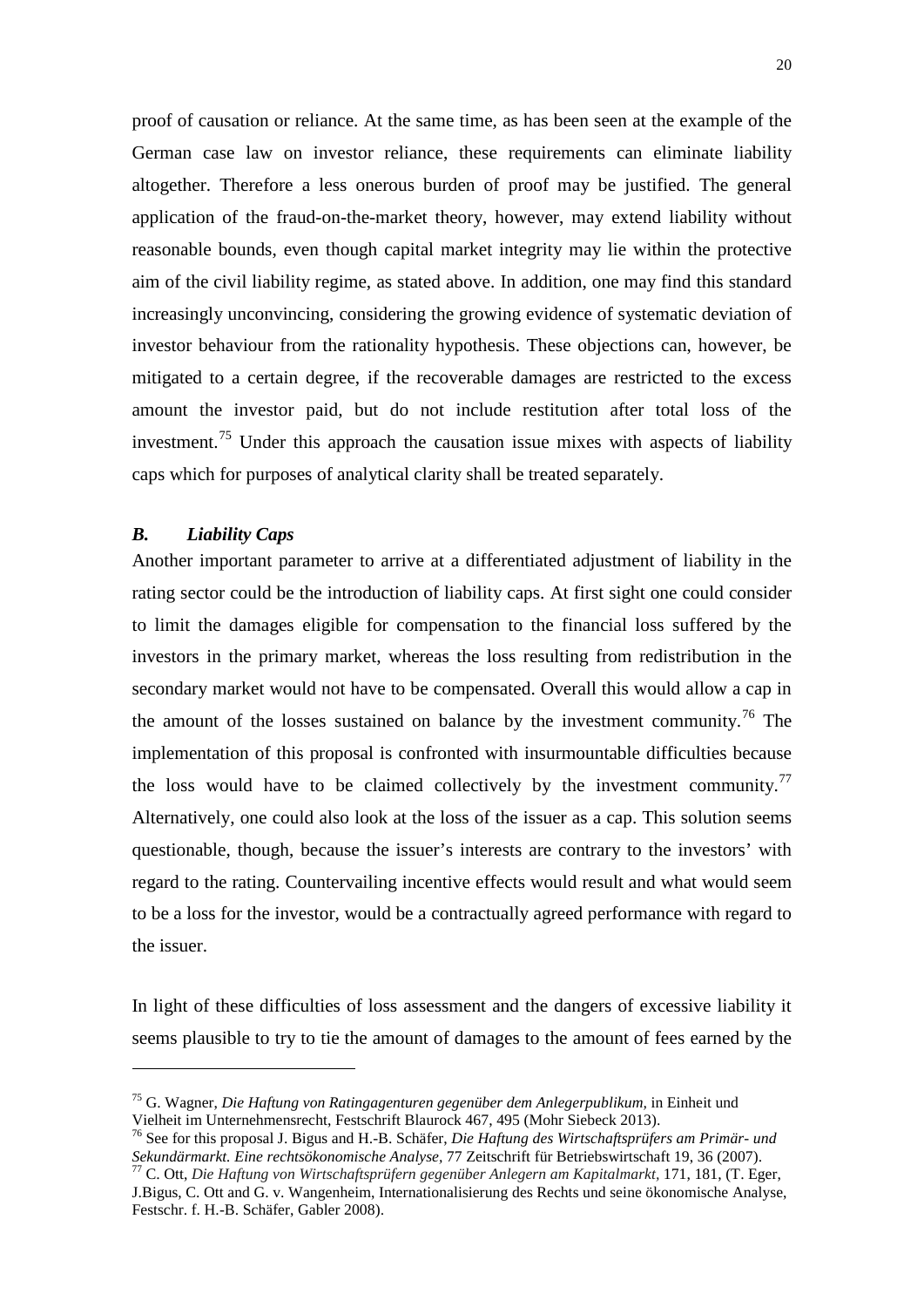agencies. There has been a proposal to implement an earnings-based cap on liability and limit financial liability to cases of gross negligence.<sup>[78](#page-22-0)</sup> Another proposal forwarded by John Coffee is based on a modified form of strict liability for rating agencies that would cap obligations at a multiple of annual revenues.<sup>[79](#page-22-1)</sup> Another proposal calculates on the basis of a percentage of damages. $80$  The common flaw of these proposals lies in the arbitrariness of the determination of the cap they rely on.

If one considers the specific liability case in question, it appears plausible to look at the fees earned from the individual issue because it would be exaggerated to hold rating agencies liable for the full value of the issues they rate on a regular basis. The volume of issues rated by rating agencies goes far beyond the fees they earn. Considering the enormous harm to the capital market they can cause, higher liability caps may still be justified in cases of gross negligence or recklessness as they have become evident from the email correspondence published in the Summary Report of the Securities Exchange Commission in 2008.<sup>[81](#page-22-3)</sup> On the other hand, in day-to-day business damages in cases of simple negligence should not exceed the total fee. In fact, one might consider a cap based on the idea to disgorge the profits of the rating agency in these cases in order to avoid over-deterrence. There may still be the argument that this would lead to underdeterrence because such a cap is too low. If rating agencies, however, risk to lose entire fees for simple negligence, they will be more diligent, considering their high revenue generated from rating structured finance.<sup>[82](#page-22-4)</sup>

-

<span id="page-22-2"></span><span id="page-22-1"></span><sup>79</sup> F. Partnoy, *Strict Liability for Gatekeepers: A Reply to Professor Coffee, 84 B.U. L.Rev. 365 (2004); S.* Harper, *Note. Credit-rating agencies deserve credit for the 2007-2008 financial crisis: an analysis of CRA liability following the enactment of the Dodd-Frank Act, 68 Wash. & Lee L. Rev. 1925, 1969 (2011). liability following the enactment of the Dodd-Frank Act*, 68 Wash. & Lee L. Rev. 1925, 1969 (2011). <sup>80</sup> F. Partnoy, *Strict Liability for Gatekeepers: A Reply to Professor Coffee,* <sup>84</sup> B.U. L.Rev. 365-366 (2004); S. Harper, *Note. Credit-rating agencies deserve credit for the 2007-2008 financial crisis: an analysis of CRA liability following the enactment of the Dodd-Frank Act*, 68 Wash. & Lee L. Rev. 1925, 1969 (2011).<br><sup>81</sup> 'Rating agencies continue to create an even bigger monster – the CDO market. Let's hope we are all

<span id="page-22-0"></span><sup>78</sup> J. Manns, *Rating Risk After the Subprime Mortgage Crisis: A User Fee Approach for Rating Agency Accountability,* 87 N.C. L. Rev. 1011, 1076 (2009); S. Harper, *Note. Credit-rating agencies deserve credit for the 2007-2008 financial crisis: an analysis of CRA liability following the enactment of the Dodd-*

<span id="page-22-3"></span>wealthy and retired by the time this house of cards falters.' Securities Exchange Commission, *[Summary](http://www.sec.gov/news/studies/2008/craexamination070808.pdf)  [Report of Issues Identified in the Commission Staff's Examinations of Select Credit Rating](http://www.sec.gov/news/studies/2008/craexamination070808.pdf)* (July 2008) 12, <http://www.sec.gov/news/studies/2008/craexamination070808.pdf> (accessed 30 May 2013). <sup>82</sup> See e.g. E. Blair Smith*, Bringing Down Wall Street as Ratings Let Loose Subprime Scourge*,

<span id="page-22-4"></span>Bloomberg, 24 Sep. 2008, http://www.bloomberg.com/apps/news?sid=ah839IWTLP9s&pid=newsarchive (accessed 30 May 2013).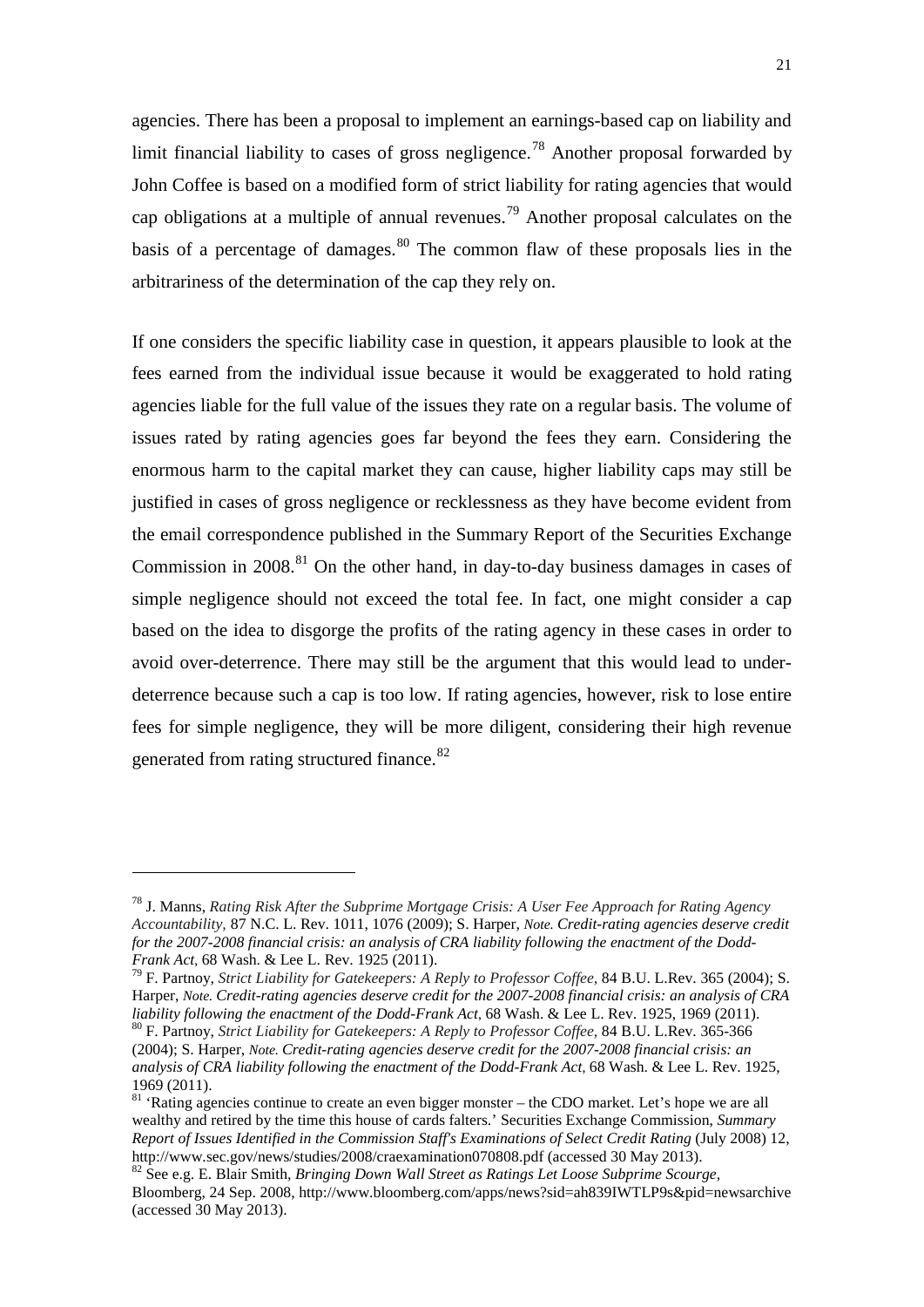The concept of disgorgement of profits seems to be a suitable basis to deal with the danger of excessive liability for a number of reasons. First of all, it is a well-known legal instrument of ex ante behaviour control in US regulation of insider trading<sup>[83](#page-23-1)</sup> and in German antitrust<sup>[84](#page-23-2)</sup>. Section 16(b) of the US Securities Exchange Act permits the issuer (or a shareholder on its behalf) to recover all profits received by statutory insiders from any purchase and sale or sale and purchase of the issuer's equity securities within a six-month period without proof of actual use or intent to use inside information.<sup>[85](#page-23-3)</sup> This shows how such a legal remedy may ease the burden of proof for causation and facilitate the determination of damages.<sup>[86](#page-23-4)</sup> It is true, though, that the problems of more serious cases of false and misleading conduct may not adequately be dealt with and under-deterrence may result. Therefore some differentiation is in order that is missing in Art. 35a of the Amendment of the EU Rating Regulation as adopted by the European Parliament. It seems that the liability issue is far from being settled yet for an optimal liability concept to be legislated.

## <span id="page-23-0"></span>**V. Summary**

Under most legal systems contractual liability of rating agencies is limited by doctrinal requirements of privity of contract. Tort claims are generally confronted with difficulties of proof relating to causation. Strict statutory expert liability, on the contrary, may lead to over-deterrence and result in a market freeze.

Article 35a of the Draft Proposal of the EU Commission to Amend the Rating Agency Regulation introduced strict liability for rating agencies which is at odds with the aim to strengthen competition in the rating sector and could have a chilling effect on capital markets. That is why the reversal of the burden of proof was under discussion in the legislative process and has in part been alleviated in the final version of Art. 35a of the Amendment of the EU Rating Regulation as adopted by the European Parliament. This mitigation comes at the price of a considerable deference to the national laws of the

<span id="page-23-3"></span><span id="page-23-2"></span>

<span id="page-23-1"></span><sup>&</sup>lt;sup>83</sup> Securities Exchange Act of 1934 § 16 (a), 15 U.S.C. § 78p.<br><sup>84</sup> § 34 Abs. 2 GWB (German Antitrust Act).<br><sup>85</sup> *Kern County Land Co. v. Occidental Petroleum Corp.*, 411 U.S. 582, 595 (1973); *Smolowe v. Delendo Corp.,* 136 F.2d 231, 235-236 (2d Cir.), cert. denied, 320 U.S. 751 (1943).

<span id="page-23-4"></span><sup>86</sup> For details cf. B. Haar, *Nachhaltige Ratingqualität durch Gewinnabschöpfung? Zur Regulierung und ihrer Implementierung im Ratingsektor*, 21 Zeitschrift für Bankrecht und Bankwirtschaft, 177, 185 (2009); J.P. Hunt, *Rating Agencies and the 'Worldwide Credit Crisis': The Limits of Reputation, the Insufficiency of Reform, and a Proposal for Improvement,* Colum. Bus. L. Rev. 109, 207 (2009).